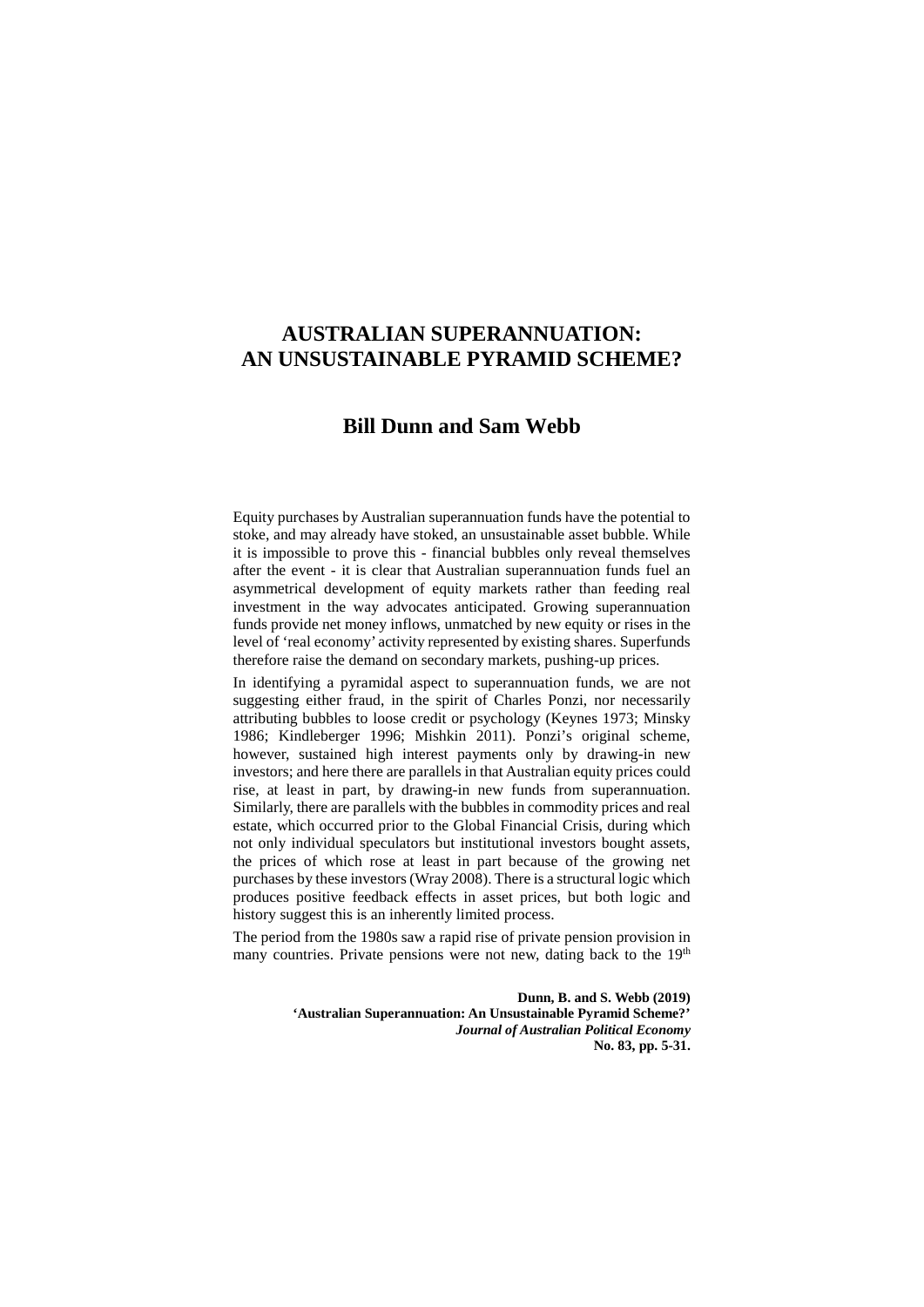century but, as the first section of this article argues, the spread, both geographically and socially, can reasonably be seen as a qualitative, rather than simply a quantitative, shift. Australia was an early adopter of a mandatory private superannuation system and remains amongst the worldleaders in terms of the size of its private pension funds in relation to national income. Australian superannuation funds are also notable for the unusually high proportion of assets held in domestic equity, as opposed to the majority of pension funds globally that are held in bonds or cash.

The second section of this article outlines arguments for pension privatisation. It was seen as desirable in that it would increase savings and thence investment and national economic growth. Paul Keating, the Prime Minister primarily responsible for the growth of Australia's system, expressed the idea particularly clearly: 'when the savings position gets better, the position of investment becomes more propitious' (in Coates and Vidler 2004: 12). State commitments could be scaled-back while individuals and the national economy stood to gain. Demographic change also provided a powerful rationale, as it was understood that the income tax revenues collected from relatively fewer current workers would become decreasingly able to meet the pension payment demands of a steadily growing number of retirees.

The third section draws on a critical literature that questions the economic imperatives for pension privatisation and criticises its inegalitarian consequences. It argues that super-fund growth has not led to improved rates of national savings, investment or growth. It identifies five particular problems. First, the savings represented by super-funds might substitute for, and undermine, other forms of savings. Second, as Keynes (1973) argues, increased saving implies decreased consumption, which may lead to less investment in the sense of new capital formation, with the identity of savings and investment being achieved only at reduced levels. Significantly for what follows, if the amount of money funds put into equity markets outstrips new equity issuances by firms, pension savings are being used to purchase existing assets on secondary markets, driving up prices but not driving any new investment. Third, super-fund savings may themselves consume a portion of workers' pension savings through fees and overheads. Fourth, although this is a relatively minor feature of the Australian system compared with many other OECD countries, the pension funds of any one country may be invested abroad rather than within the national economy. Finally, arguments around demographic change are also more ambiguous than is often presented. There are reasons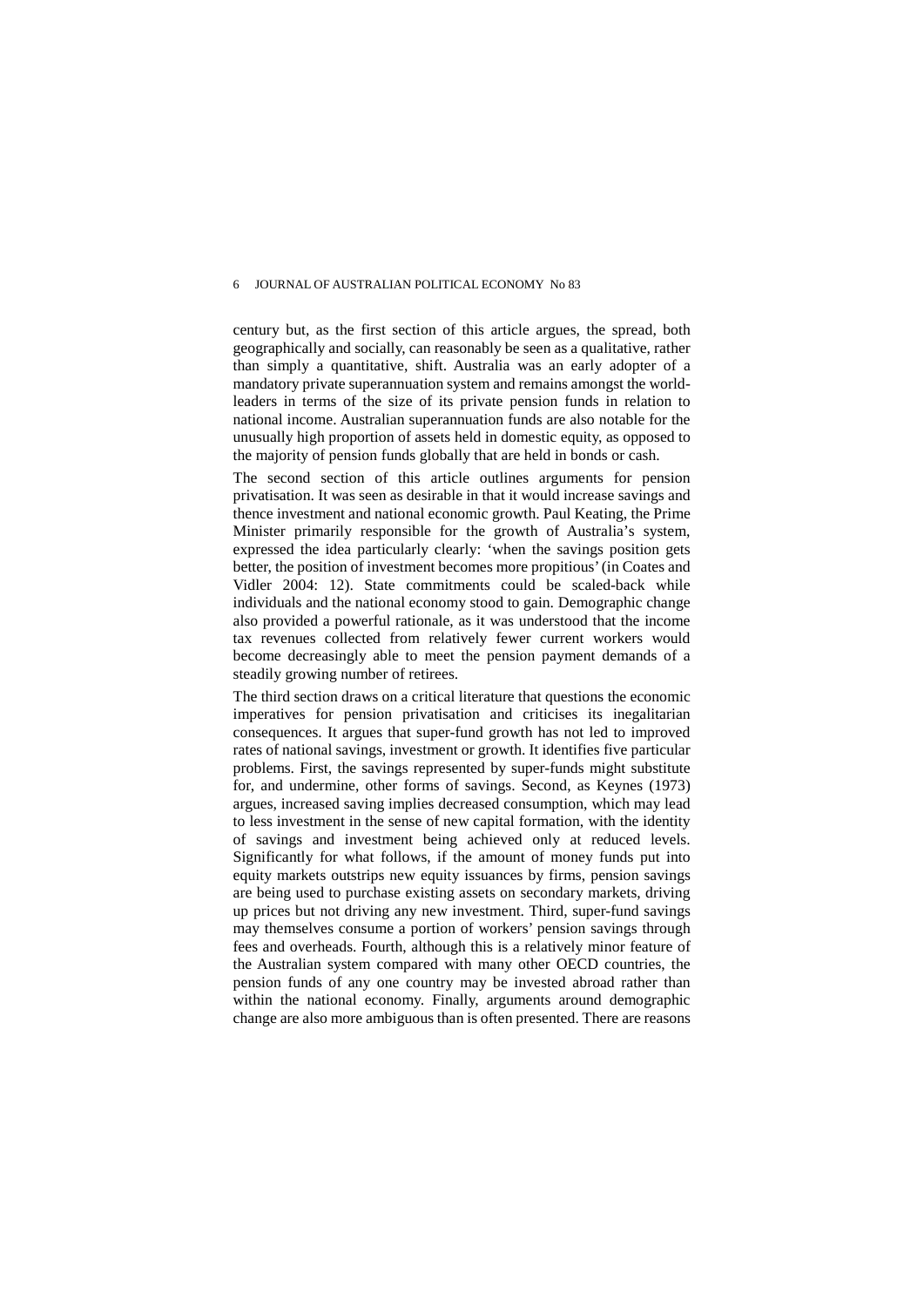to question the demographic imperative. Amongst other things, most rich countries experienced rising rather than falling rates of labour force participation and falling rather than rising rates of taxation. However, to the extent that demographic change does require greater retiree funding from a relatively smaller pool of value-adding labour, pension reform merely shifts the burden of payment away from states to individuals, with potentially serious and deleterious economic and social consequences. Pension reforms shift the burden of payment but, of course, do not change the demographics.

The fourth section of the article shows that Australian super-fund growth has not coincided with commensurate growth in savings or investment as measured by capital formation. It has, however, corresponded closely with rising stock market capitalisation. Funds' equity purchases, unmatched by any corresponding imperative to sell, create a systematic asymmetry, producing a mutually reinforcing logic of asset and super-fund performance. However, this relies on the continuation of such purchases. While the logic of existing pension provision and reform (designed to increase the inflows) may sustain the apparently virtuous cycle, it is shown that this is not reflecting investment and growth in the wider economy but is instead essentially pyramidal and therefore fragile. Conversely, the demographic arguments which were used to justify the pension privatisations suggest an eventual pressure in the opposite direction: to draw down funds. The very different character of the pressures to buy and sell that are created by the flows from super-funds, independent of supplies of new equity, and the inherently volatile nature of financial assets makes a stable equilibrium unlikely and the risk of financial collapse accordingly high.

# **Pension reform**

This section briefly sketches of the global rise of private pensions. It is impossible to cover every aspect of controversy, for example disputes around super-fund taxation. Fuller accounts are available (see e.g. Jousten 2007, Orenstein 2008, Blackburn 2012, Clarke 2017). It is useful to the argument that follows, however, to introduce the previous system and the phenomenal but uneven rise of private pensions.

In the post-World-War-II era, welfare states in rich countries typically used a mix of two systems of pension provision (Jousten 2007; Clarke 2017).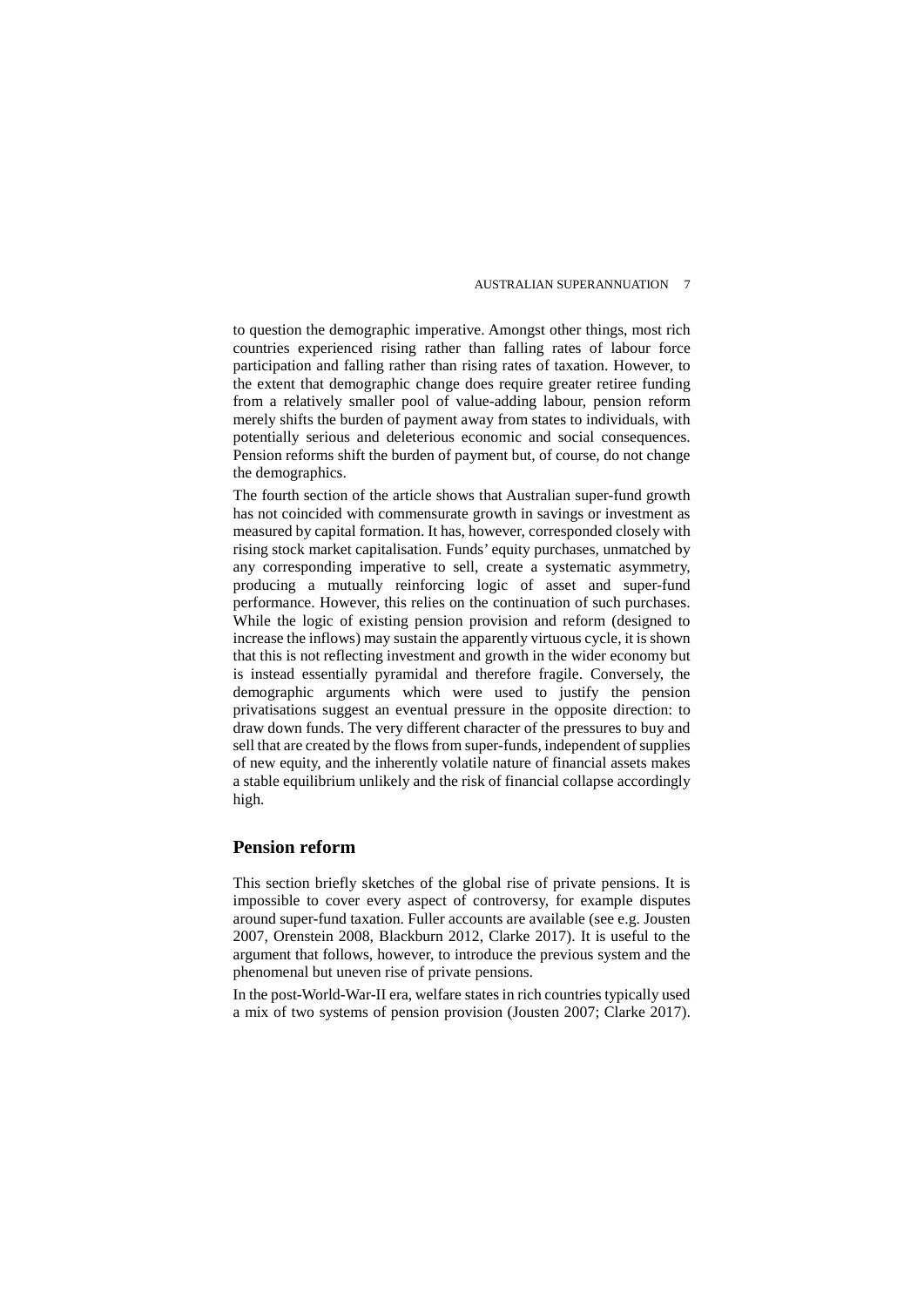The first was a state-funded, pay-as-you-go (PAYG) model, in which current taxes paid current pensions. Denmark and the UK were examples, latterly epitomised by the French system. The second system, sometimes described as 'Bismarkian' to acknowledge its German origins, was associated with employer-sponsored schemes with states providing more basic-level pension coverage (Orenstein 2008; Clarke 2017). The US system was particularly dominated by such corporate work-based schemes. In both systems, whether state or corporate, the schemes usually provided pensions on the basis of 'Defined Benefits' (DB), usually defined at some index-linked ratio to final earnings and the length of employment. In such schemes, the accrual risk was assigned to the sponsor, whether state or private (Orszag and Stiglitz 1999: 5; Blackburn 2012). It is worth emphasising, in terms of the argument that follows, that large state or corporate schemes allowed relatively accurate actuarial calculations of risk and longevity, which it is impossible for individuals to make on their own account. While there was considerable variety across countries and often a mixture of different schemes, most countries established some form of systematic pension provision, although usually much weaker in poorer countries. In some of these poorer countries there has been a third type of scheme, based on a 'national provident fund' which gave lump sum payments on retirement, 'popular in Asia and some African countries under British colonial influence' (Orenstein 2008: 22). Many elements of the earlier systems remain. In Australia, for example, in 2016-17, taxfunded government pensions provided the major source of retirement income for nearly 50 per cent of men and 45 per cent of women (ABS 2018).

Private pensions have an even longer history, dating from at least the second half of the 19<sup>th</sup> century. In North America they are associated with voluntary employer-supervised schemes (OECD 2017). Such private pensions were formerly mainly the preserve of the wealthy but have spread, so that they are no longer confined either to rich countries or rich individuals.

Chile's neoliberal 'experiment' led the way. Reform in 1981 abandoned the previous social-security system and established pensions paid for by10 per cent payroll contributions: concurrent tax-cuts allowed real wages still to grow (Orenstein 2008: 74-5). Amongst rich countries, the UK began a process of reform by introducing a voluntary opt-out of its public pensions system in 1986 (Orenstein 2013: 265). Others soon followed, adopting various forms of pension privatisation. Orszag and Stiglitz identify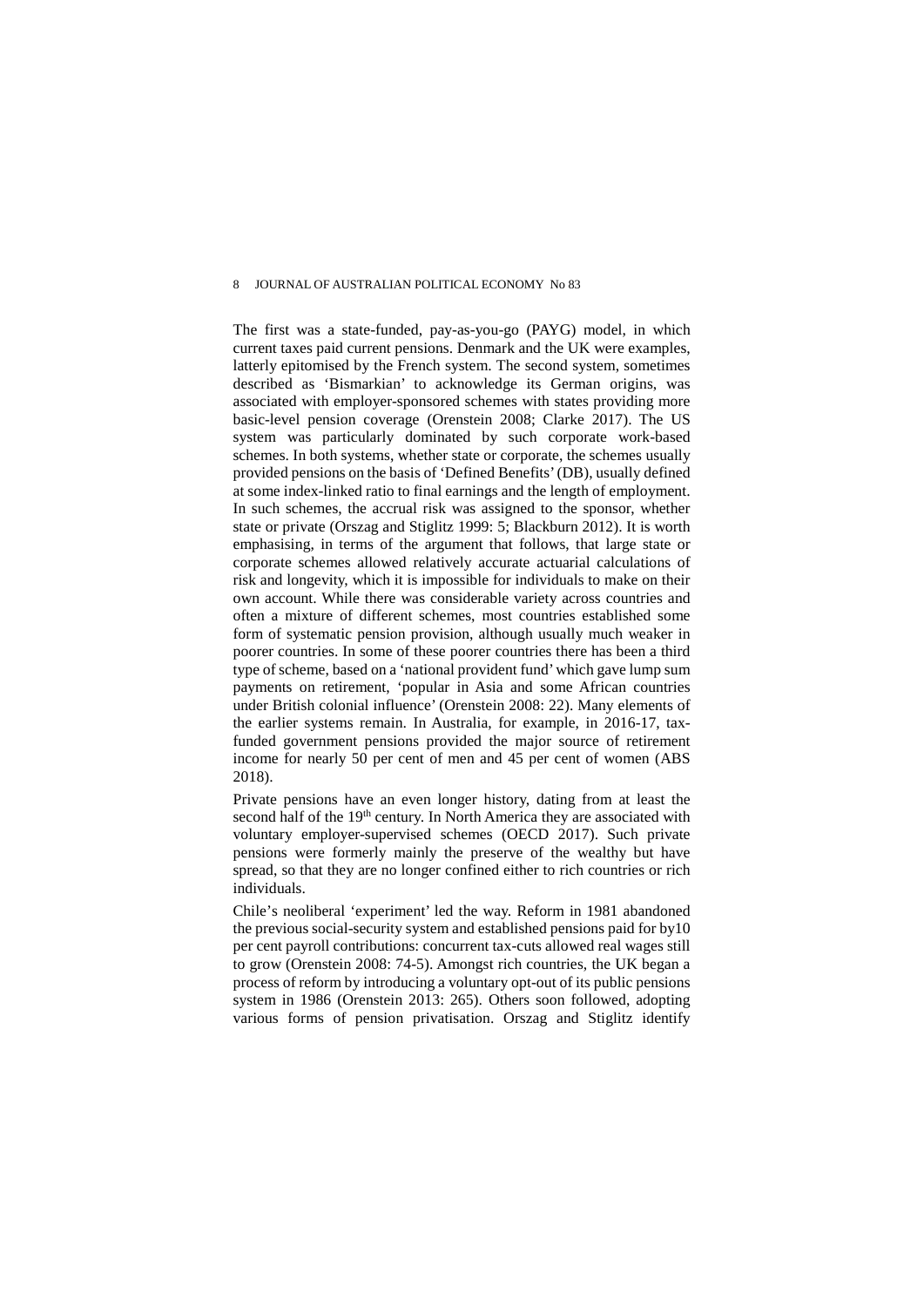'Argentina, Bolivia, Columbia, Hungary, Kazakhstan, Latvia, Peru, Poland, Sweden, and Uruguay' (1999: 4) as a second tranche of innovators. By the 1990s, the World Bank was promoting a privatising agenda for developing countries (Coates and Vidler 2004; Orenstein 2008).

Australia was already taking the lead. In 1992, the Australian parliament passed legislation for compulsory superannuation to apply in principle to all employees. Instead of introducing a single national superannuation fund, the policy allowed an array of industry-funds and retail funds to operate, competing for shares of the rapidly expanding pool of workers' compulsory retirement savings. Employer contributions rose from 3 to 9 per cent by 2002, and to 9.5 per cent in 2014, with further rises to 12.0 per cent planned by 2025. Several schemes provided higher rates. The total amount invested in the funds rose steeply, from \$136b in 1992 to \$2376b by the end of 2016 (ABS 2018). In 2017-18 employer contributions represented 64 per cent of the total with 'member and other' contributions accounting for the remainder (ASFA 2019). This constituted the third largest pension market in the world, in absolute terms behind only the US and UK (OECD 2016a).

Funds were accumulated in the name of individual holders, to whom the responsibility for funding retirement was shifted. Funds accumulated according to the contributions made and, with variations according to the particular schemes, the success of the investments. These were therefore 'Defined Contribution' (DC) rather than the DB schemes typical in the previous period, although it should be stressed there is no necessary connection between the shifts to private and to DC schemes. It was possible to (re)define state systems to pay according to contribution, as occurred, for example, in Sweden. Conversely, some private schemes continued to pay DBs. For example, in Switzerland private funds became the norm but were entirely of defined benefit or 'hybrid-mixed' type rather than pure defined contribution schemes (OECD 2016a). Thus the shifts from state to private and from DB to DC schemes broadly ran in parallel but were not identical. As will be discussed below, the individualisation of responsibility tended to exacerbate inequalities previously offset by many state systems. Those with high incomes could contribute disproportionately more, while those with shorter periods in paid employment, including women and those suffering illness or disability, contributed disproportionately less.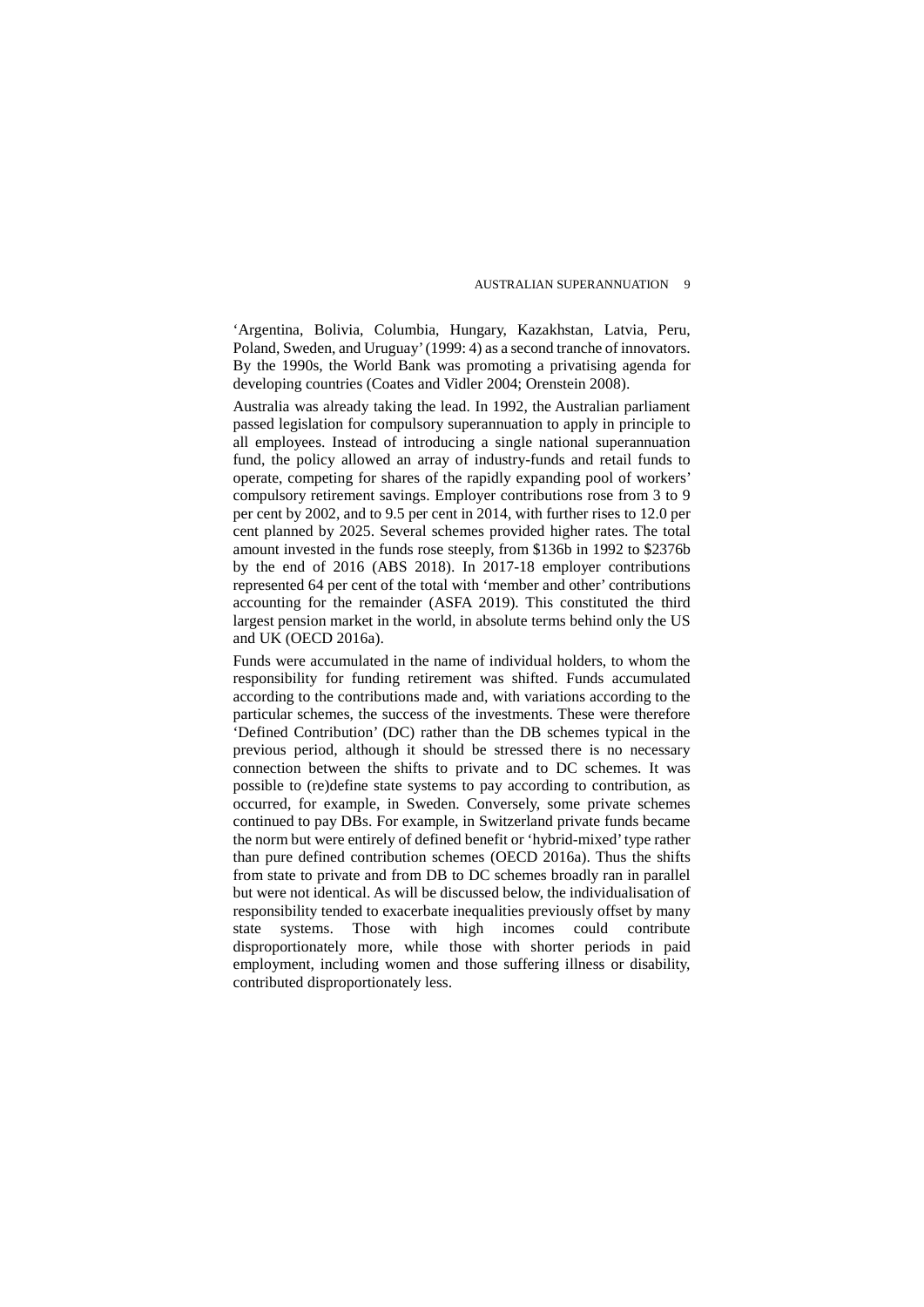Overall, take-up has been very uneven. In eight of 81 reporting countries, Australia, Canada, Denmark, Iceland, Netherlands, South Africa, Switzerland and the US, the value of total pension fund assets exceeded the nation's GDP by 2016 (OECD 2017: 6). US pension funds accounted for more than half the world total, reflecting the overall size of its economy. Elsewhere levels remained very low. Amongst other large, rich, countries, pension funds amounted to less than ten per cent of GDP in France (9.8%), Germany (6.8%) and Italy (9.4%). Levels were less that two per cent of GDP in China and India (OECD 2017).

There is also considerable international variation in the nature of the assets which funds held. The OECD (2017) report that, in total, in 2016 large pension funds held 57.2 per cent of their assets as fixed income or cash, 28.9 per cent in listed equity and 13.8 per cent in other assets including land and buildings. Overall, large funds began reducing their equity exposure (OECD 2016b), but there were exceptions, including Australia, which was one of four places (along with Poland, Hong Kong and Namibia) where equity comprised over half the total assets (OECD 2017: 17). Elsewhere bills and bonds were more important, and these dominated particularly in poorer countries (OECD 2017). Anticipating the arguments that follow, it can already be seen that Australian funds held both a relatively high level of assets and a high proportion of these assets in equity.

There were set-backs in the 2000s, particularly when asset value fell during the global financial crisis of 2007-09. That crisis also dampened enthusiasm for pensions privatisation; and several countries, including Argentina, Hungary, Poland and Portugal, either suspended or reversed elements of their private systems in the 2010s (Orenstein 2013: 262, OECD 2017). In general, however, the funds continued to grow and, by 2016, nearly \$40 trillion worth of assets was accumulated across the globe, up from \$26 trillion ten years earlier (OECD 2017). As the next section will describe, this represented the (as yet incomplete) fulfilment of a longstanding liberal ambition.

# **The case for reform**

There are several arguments why the old pensions systems needed to be reformed. Some reforms can be seen as pragmatic responses to changed circumstances, but there is often an underlying liberal claim. This section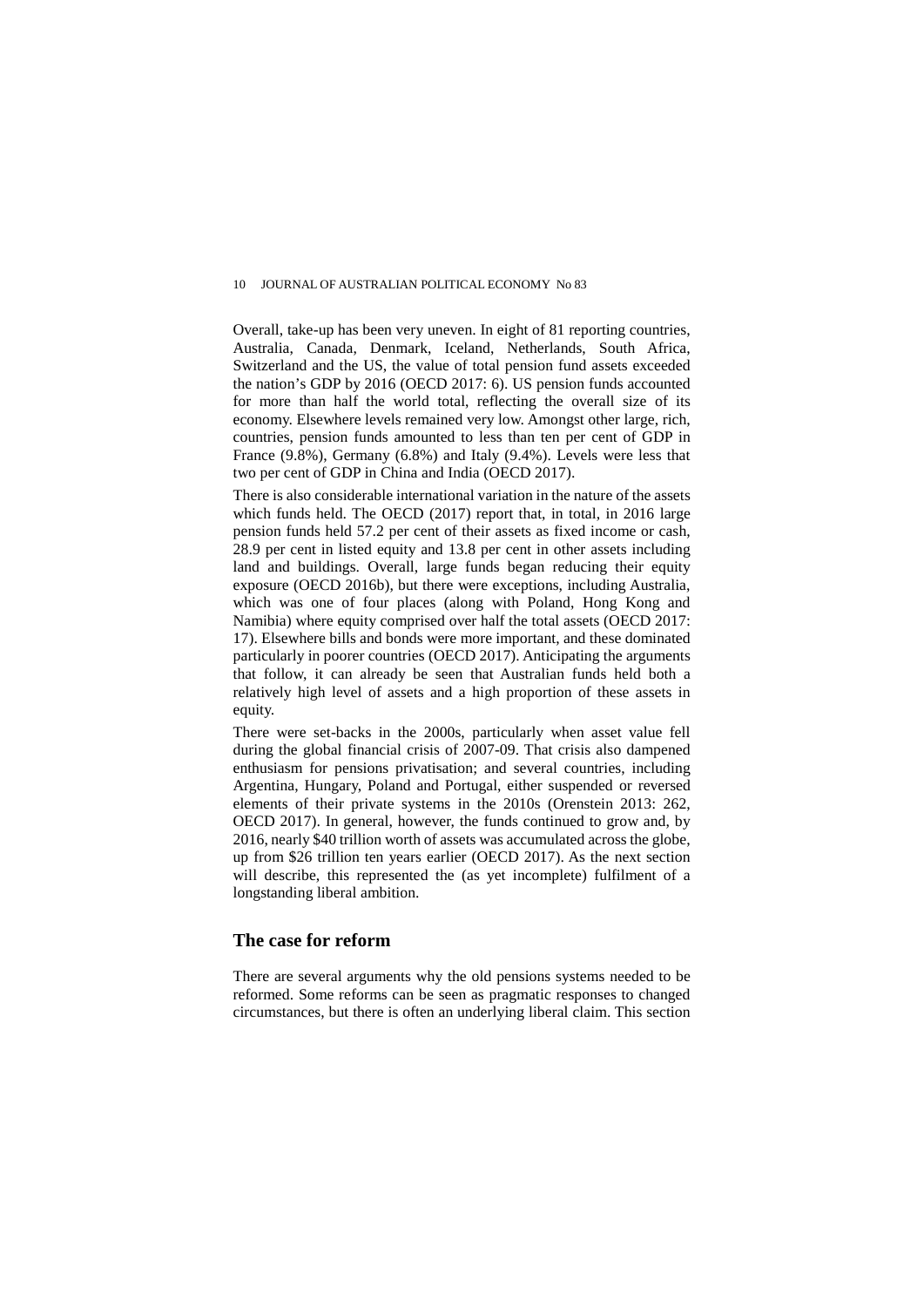will briefly sketch this general argument and consider a hugely influential associated claim about demographic change.

The fundamental liberal argument for pension reform maintains that national growth will be improved by increased investment, that investment will be boosted by increased savings, and that people will save more if state provisions are reduced. Having the state as a backstop has created a moral hazard by encouraging dissaving and feckless behaviour. Instead, the private pension funds could become important 'sources of productive long-term capital' (OECD 2016b: 10). At each stage of the argument there can appear to be a compelling logic, even if at each stage it is also possible to identify problems, to which the next section of this article will turn.

The arguments for pensions privatisation became increasingly influential from the 1970s, with Feldstein's (1974) article often cited as the cornerstone. This built on a longstanding liberal tradition, which can be traced back at least to Fisher who identified different propensities to save according to income and individual characteristics, with savings likely to be lower amongst those of lower income and particularly those who were 'shortsighted, weak-willed, accustomed to spend, [and] without heirs' (Fisher 1907: 115). Such people were considered likely to have a stronger preference for present over future income (1907: 94). The poor, in particular, saved little while generous welfare further discouraged them from doing so.

The liberal argument therefore suggests that pensions privatisation can encourage the poor to save more than they would otherwise have done. In the first place, this is achieved directly by making superannuation contributions compulsory for all workers. Secondly, it can be achieved by the removal or radical reduction of state support, encouraging self-reliance and greater saving. This might appear to raise some awkward ethical questions for the liberal tradition, because the first argument uses state power to undermine subjective evaluations of individual utility maximisation, while the second is based on reasserting the primacy of those evaluations. In practice, supporters appeared to claim a broad, longterm utilitarian justification which could discretely overlook short-term costs and the welfare losses to intervening generations, which even the liberal modelling anticipated (Orszag and Stiglitz 1999: 7). In Australia, Keating described the individual affluence that reform might achieve but only in a rather distant future: 'The scheme I had in mind meant that, if you joined the workforce at 20, retired at 60, preserved your funds, and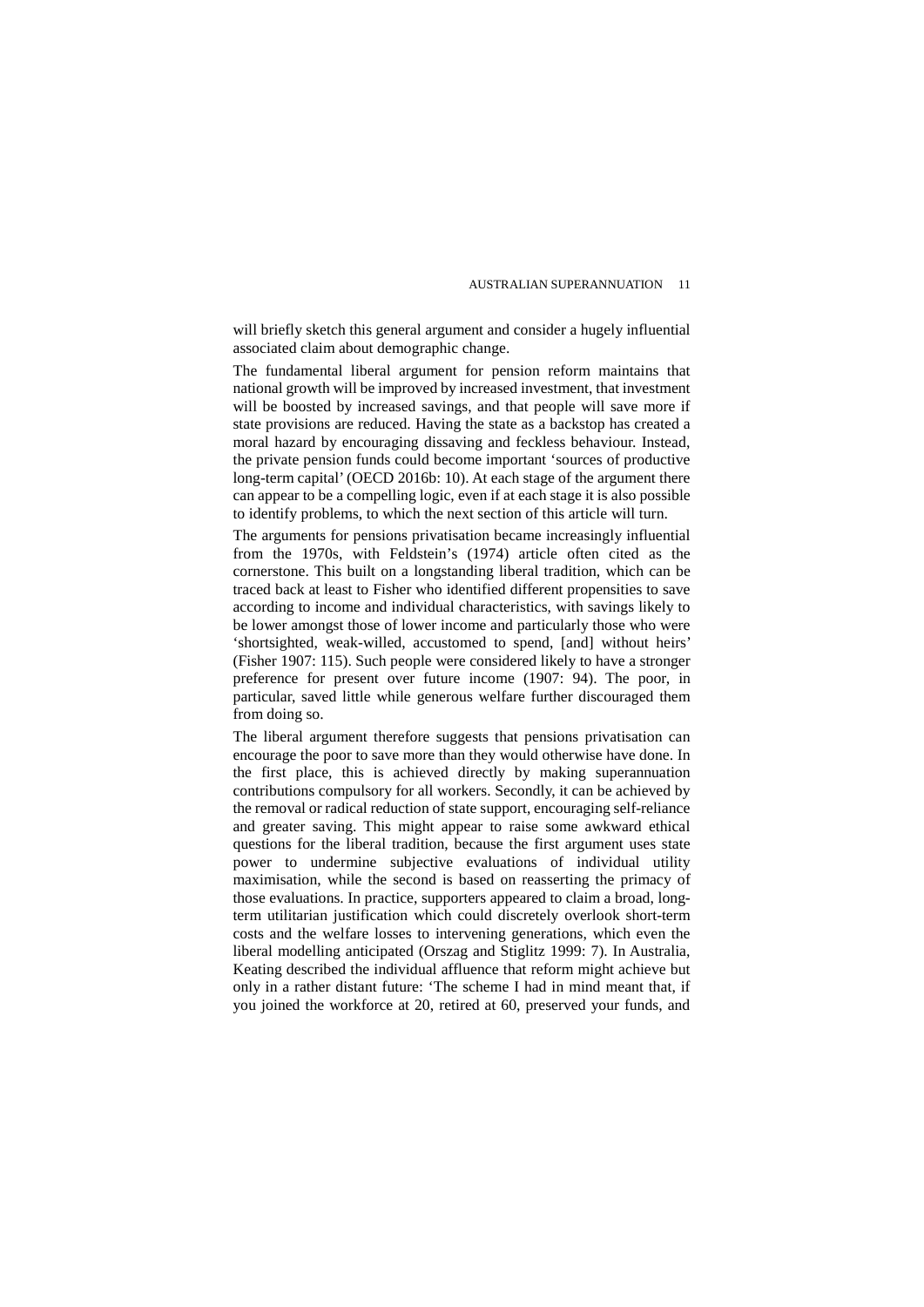had an earning rate of somewhere between 5% and 5.5%, you would retire on a pension equal to average weakly earnings' (cited in Coates and Vidler 2004: 15). But how to weigh that benefit to the individual against the welfare-loss arising from having to undertake forced saving, which reduced disposable income for current consumption? It seems clear that individually welfare-enhancing features are not necessary to the underlying argument and may run counter to its rationale.

A second strand in the liberal reasoning has prioritised increased aggregate saving over increased welfare. As Orszag and Stiglitz (1999:7) write:

[W]e could perhaps induce people to save more by exposing them to more risk. But that need not improve their welfare. For example, riskaverse individuals might respond to increased variance in the real return of their pension plan by increasing their saving rates. The increased risk, however, would make them unambiguously worse off.

The logic of impelling increased savings hung in part on further reducing the income of those on lower incomes. In the Australian context, cutting current wages was an acknowledged objective. An acceptance of cost-push theories of inflation had predisposed Labor parliamentarians to reach a deal with trade union leaders, under the auspices of a revised Accord. to forgo workers' current wage increases in return for employer contributions to superannuation funds (Phillips 2013).

Superannuation schemes have often been treated generously for tax purposes (Spies Butcher and Spelling 2011, Blackburn 2012). In practice, this favours the rich who pay more into them, in contrast to relatively progressive general income tax regimes. Some of the extrapolations of the financial consequences need to be treated cautiously, but Blackburn reports estimates for the US (rather more pessimistic than those made by Keating for Australia) that, by 2030, high-income pensioners would receive 56% of their pre-retirement income, low-income pensioners only 25% (Blackburn 2012). In the Australian system a suite of tax concessions was held compensate workers for the loss of income, with a flat concessional tax rate of 15 per cent across superannuation contributions up to \$25,000 each year for those earning below \$250,000 p.a. As the Australians on \$180,000 to \$250,000 p.a. would normally pay 45 per cent tax on their earnings, redirecting this income into superannuation and avoiding 30 per cent of tax facilitates a significant transfer of wealth over a lifetime's earnings. Meanwhile, for the lowest wage-earners on less than the tax-free threshold of \$18,200 p.a., the flat concession of 15 per cent on superannuation left them paying more tax. Treasury data from 2014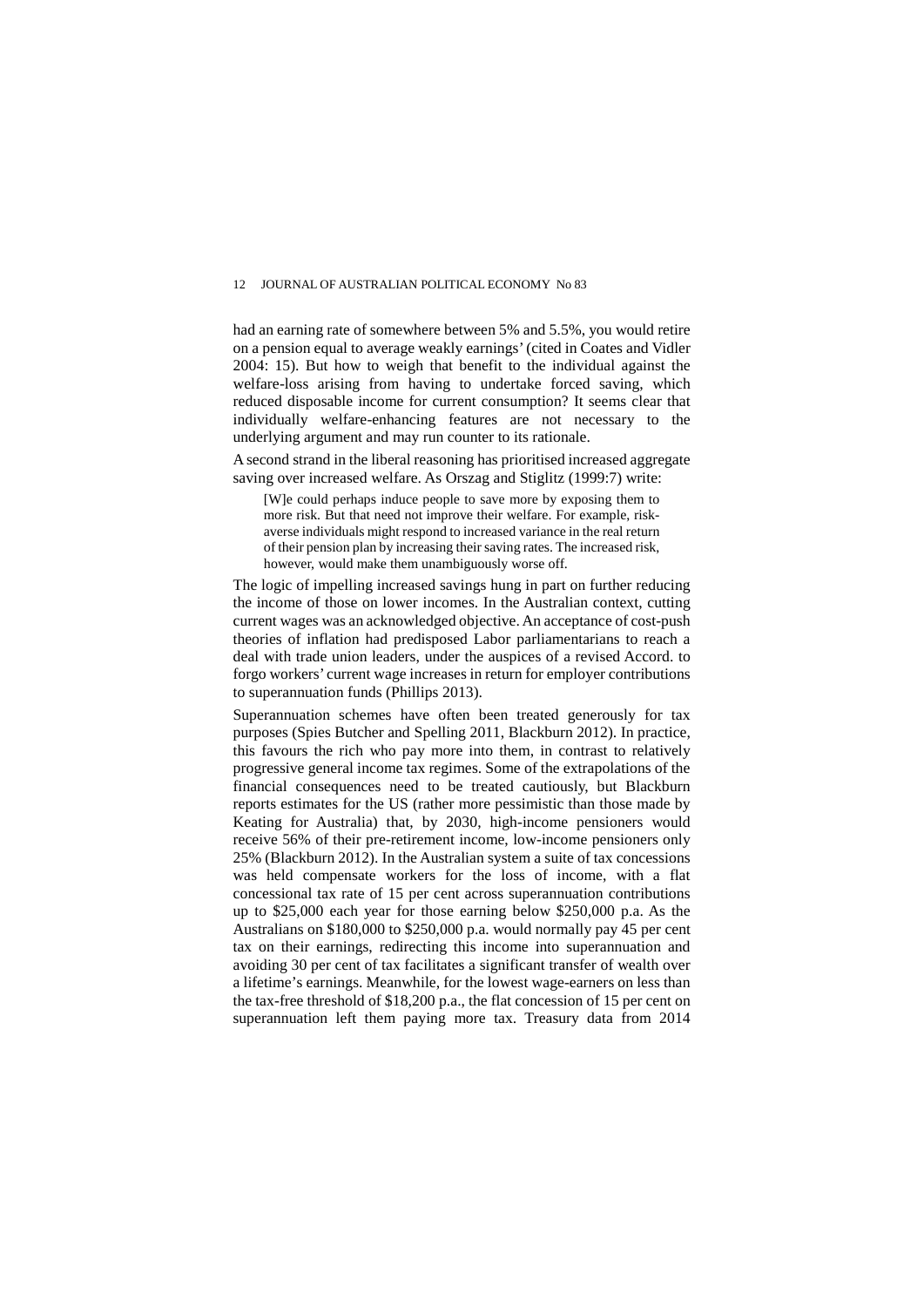confirms that the bottom decile suffered absolute losses, with the overwhelming majority of superannuation tax concessions accruing to the wealthiest (Treasury 2014). The effects of the reform were to redistribute income upwards.

Again, this reinforces the objective of increasing savings. The wealthy have both a greater capacity and propensity to save than do the poor (Fisher 1907, Keynes 1973). There were strongly gendered dimensions to the increases in inequality too, with the gaps between superannuation accumulations considerably greater than gender differences in pay (or in entitlements under DB schemes). Women live longer than men but accumulate less retirement savings (Olsberg 2004). The premise of a full (paid) working life on which DC schemes were predicated was also unattainable for many people, again disproportionately women, and the sick and the poor (O'Brien and Burgess 2004). The augmented wealth of the already rich, who are likely to save more of their income, can reasonably be expected to increase aggregate savings. Because, superannuation funds put part of their diverse portfolios into corporate bonds and equity, this funds productive investment, which, in turn, drives expansion, innovation and growth.

What of the other, more particular, argument that demographic shifts, even a 'time-bomb' (Coates 2004), required pension reform? Feldstein (1974), from the beginning, stressed that people were living longer and drawing more savings. It has become something of a journalistic commonplace that, with fewer people of working age supporting an increasing old population, PAYG systems become hard to sustain. Retirement has to be postponed and state support reduced. The OECD report that extensive population aging and population decline will involve 'an increase on the strain on social security and pension systems' (2014: 55). In Australia, phased increases in pension age from 65 to 67 are currently being implemented, with proposals for further increases to 70 seriously discussed during 2018 (*The Guardian* 2018). According to the IMF, 'all of these policies can be summarized to a simple observation of a need for benefit cuts to current and future retirees or contribution hikes for current and future workers' (Jousten 2007: 5). An elegant liberal argument adds that where PAYG systems made the old dependent on those still working, private pensions mean 'the elderly are earning income because they are the owners of the productive assets the young are working with' (Jousten 2007: 14).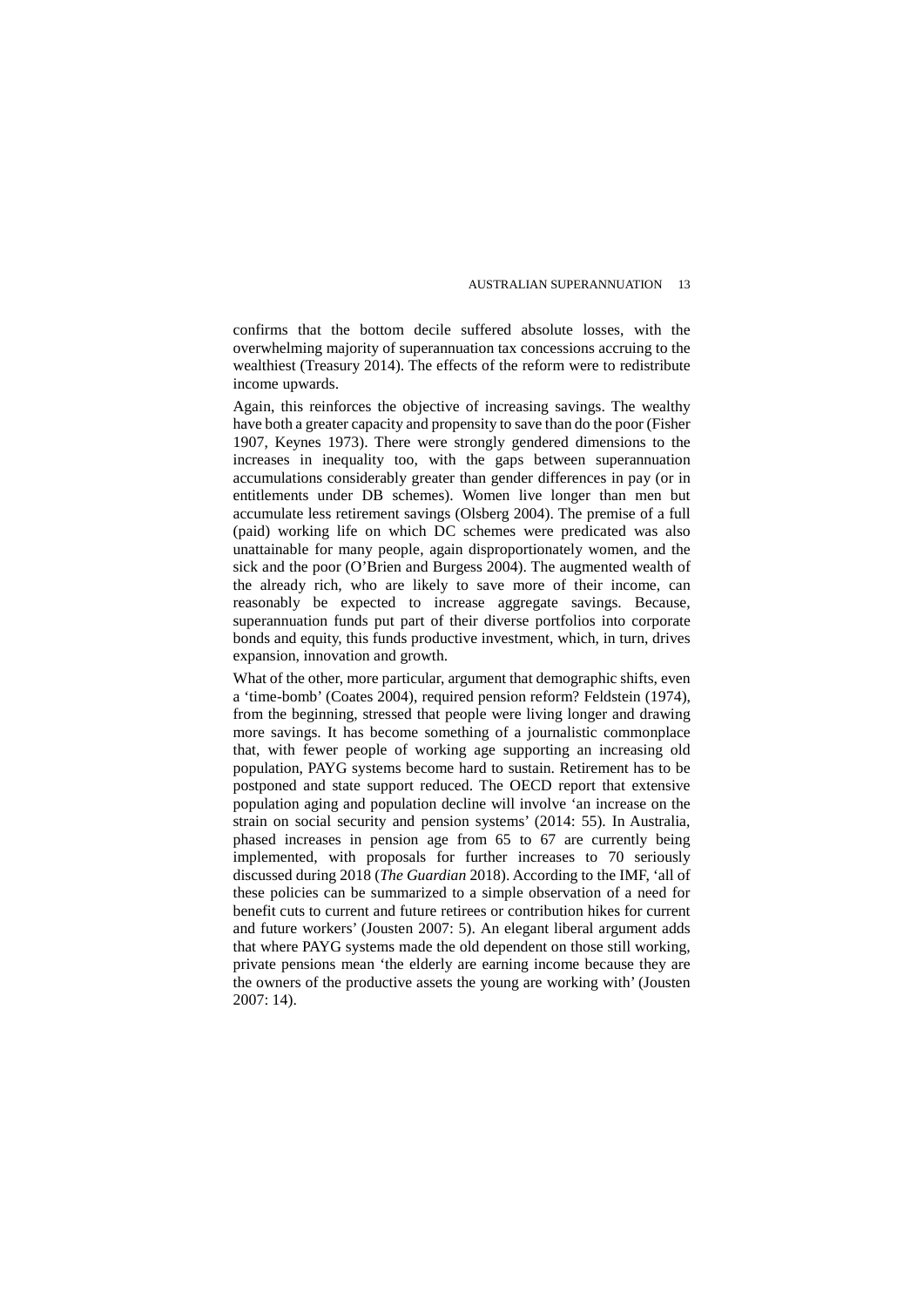|                           | <b>Total Fertility</b><br>(children)<br>per woman) |         | Life expectancy<br>at birth |         |
|---------------------------|----------------------------------------------------|---------|-----------------------------|---------|
|                           | 1970-75                                            | 2000-05 | 2000-05                     | 2045-50 |
| World                     | 4.49                                               | 2.65    | 65.4                        | 75.1    |
| More<br>developed regions | 2.12                                               | 1.56    | 75.6                        | 82.1    |
| Less<br>developed regions | 5.44                                               | 2.90    | 63.4                        | 74.0    |

# **Table 1: Changes in Fertility and Life Expectancy**

*Source*: Jousten 2007.

Pension reform could therefore be presented as resolving an intergenerational conflict. This arose, according to Steve Miller, 'as young people increasingly resent having their wages reduced and taxed away to support social programmes for their grandparents' income and health care concerns' (cited in Blackburn 2012: 138). Miller was notorious as an asset stripper, whose success came partly from reneging on the pensions commitments of the firms he bought. The logic of the demographic argument, however, has been widely accepted. Decreases in fertility have coincided with increased longevity. An IMF primer on pensions' reform seeks to demonstrate this with the figures reproduced in Table 1. The argument is simple; states are becoming decreasingly able to meet their commitments and would need extraordinary tax-hikes to do so. Reducing their pensions commitments would also reinforce the broader liberal objectives of reducing state spending and the 'implicit public debt' of the future payments implied by pensions' commitments.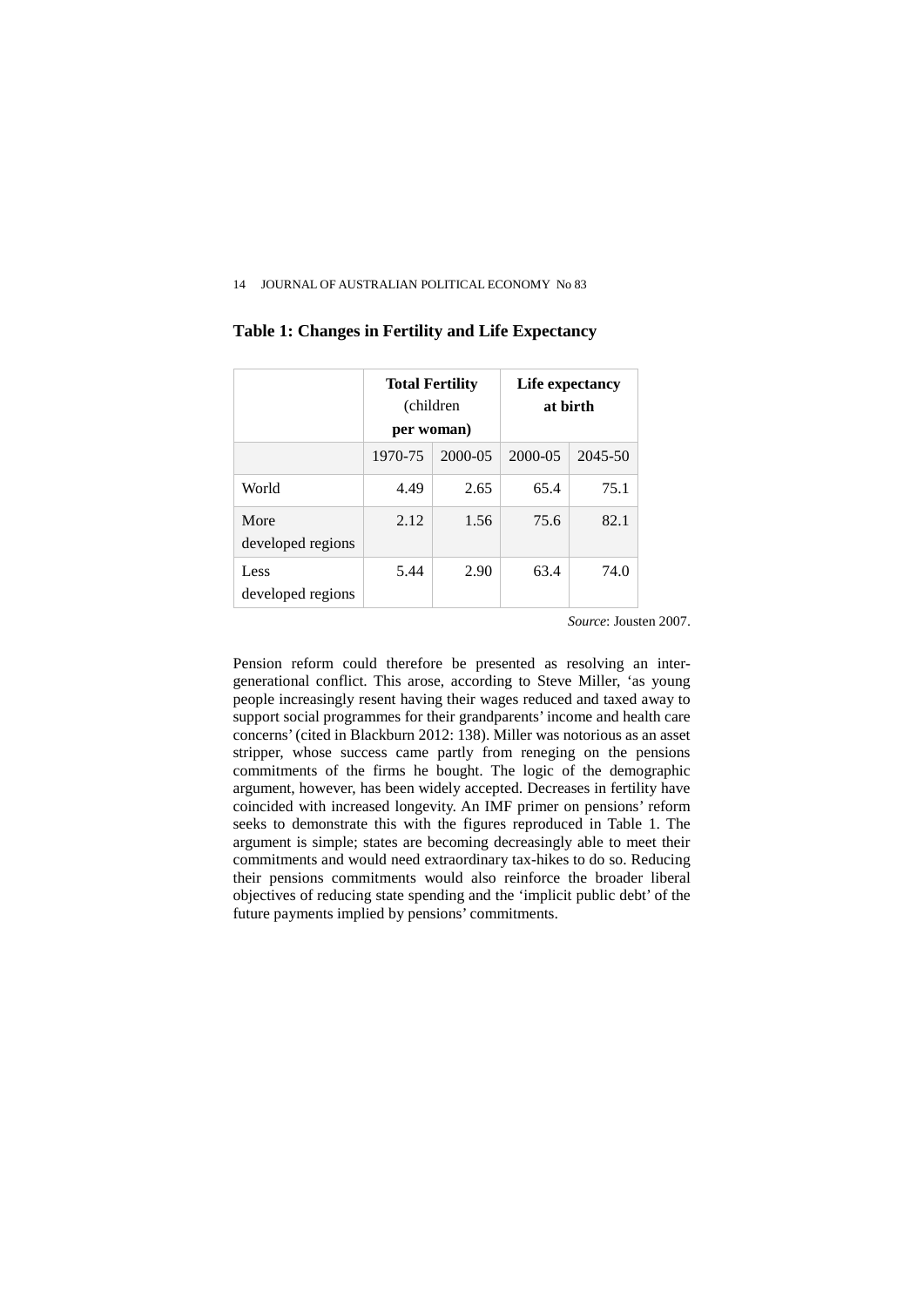# **Why pensions savings might not produce economic benefits**

This section suggests that the evidence does not support claims that the increase in private pensions produces increased investment and growth in the way proponents anticipated, and that this should not be surprising. While there are plausible connections between the rise of pension funds and investment, these are at best heavily mediated.

There is little direct empirical relationship between the rise of pension funds and economic growth. Unsurprisingly, with few countries' funds constituting a large share of GDP, cross-country data cannot reveal any clear relationship. It seems notable, however, that over the decade to 2016, the countries with the strongest private pensions' growth, Denmark and the Netherlands, experienced very low economic growth. Of the 57 countries for which data was available, Australia had the fourth largest pensions' expansion (by 32.5 per cent in relation to GDP) and relatively healthy economic growth (of 2.8 per cent per year).

The sheer variety of international experiences highlights the problems with claims that increased pension savings increases growth in any straightforward way (World Bank 2017, OECD 2016a). So it is important to develop a clear analysis of the avenues through which the link may operate. This section examines four substantive reasons why the liberal arguments discussed in the previous section, imputing a positive relation, might be misplaced. It also then suggests that there are problems with claims that pension reform was required because of demographic change.

First, the savings going into pension funds might substitute for other forms of savings. Figure 1 plots the ratio of savings to GDP against the change of the size of pension fund assets, for the same 57 countries for which data were available. As can be seen from this figure (on the following page), there is no clear evidence of any statistical relationship, but what little relationship there is appears negative.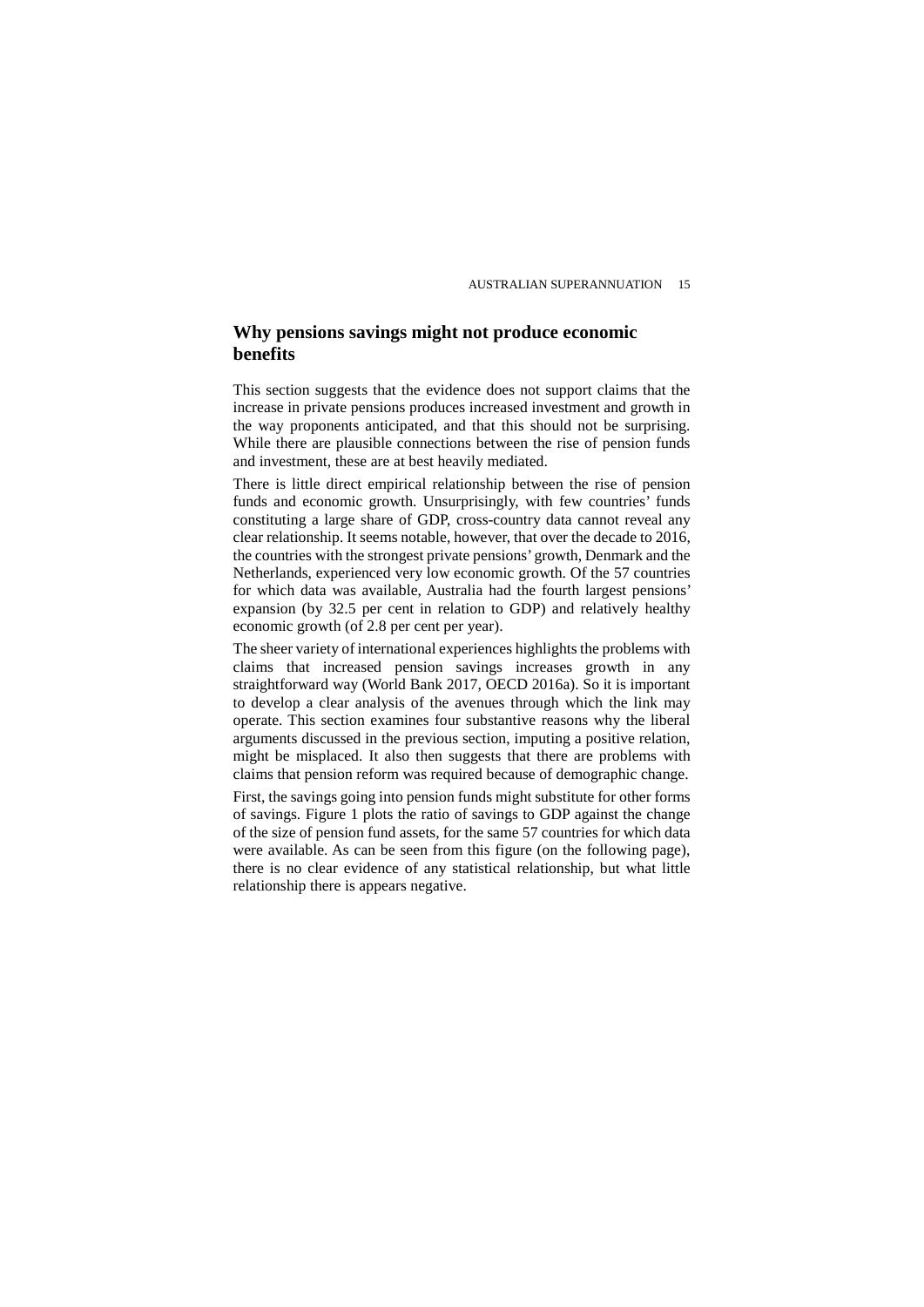



*Note:* Circle size denotes country GDP.

*Source*: World Bank 2017, OECD 2016a.

By widening income inequality, pension privatisation could contribute to increased savings, as previously argued. However, for those at any given level of high income who would otherwise have saved at rates in excess of compulsory superannuation rates, there seems little reason (tax breaks aside) to assume there would be any net additional saving. They are presumably simply able to reduce alternative savings. For lower-income individuals the process seems more complex. While the logic of state withdrawal provoking increased saving is compelling, the state is still required as a 'back-stop' unless there is to be a radical abandonment of the aged-poor. The fact that accumulated superannuation levels were greater than 100 per cent of GDP in only a few countries, and very unevenly distributed within countries, highlights that, for most people, particularly women, the funds are insufficient to secure adequate post-retirement incomes for any protracted period. Such figures indicate that the majority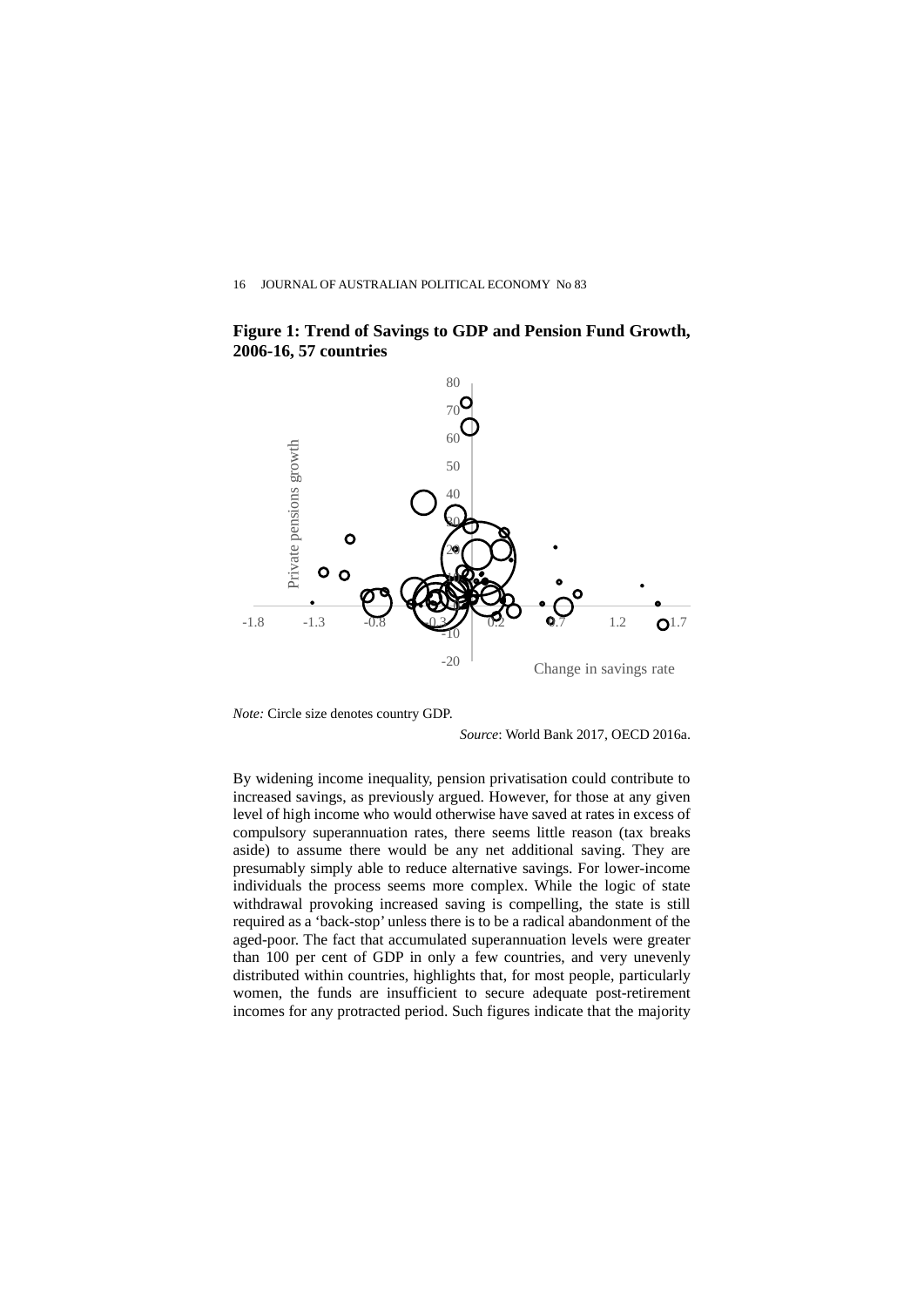of people have *accumulated* retirement savings amounting to less than their *annual* pre-retirement income. What Spies-Butcher and Stebbing (2011), in the Australian context, call a 'dual welfare state' persists. Private pension provision remains inadequate for an unclearly defined but substantial proportion of low-income earners who remain reliant on the state. For the moderately poor, reducing state provision, particularly through means testing, threatens to increase moral hazard by making private saving irrational for those near means-test thresholds.

The accrual of savings through pension funds also needs to be evaluated against the potential dissaving upon reaching retirement age, a theme to which the fourth section of this article will return. Again following Fisher (1907: 115), there is a liberal argument that the heritability of private savings would not only provide an incentive for their accumulation (in sharp contrast to state PAYG systems) but also a disincentive to running them down. However, individuals face difficult choices about what to do with their pensions' savings and individually rational decisions may undermine the savings motive. Thus, while the liberal tradition seems broadly reconciled to the insurance industry and principles of actuarial calculation, the individual responsibilities involved in making retirement savings decisions may substantially negate the possibilities for such collectively rational decision making.

Meanwhile, for a range of middle-to-high income earners, real savings and retirement income may be increased. Where state-funded schemes maintained statutory retirement ages, substantial accumulated superannuation provides an incentive 'to some individuals whose productivity has not fallen to retire earlier than they otherwise would have' (Orszag and Stiglitz 1999: 26). The effect would be the withdrawal of these high-income and high-tax-paying individuals from the labour market, thereby reducing saving and exacerbating the putative demographic problems.

The second potential problem raises more complex theoretical issues of a macroeconomic character. At least since Keynes, it is well-known that increasing savings need not lead to increased investment in any straightforward way. Keynes (1973) argued that increased saving is likely to diminish consumption and thence investment, so the savings/investment identity is realised only at lower levels of both. This remains controversial but, minimally, the *ceteris paribus* condition by which it is argued that increased saving *leads to* increased investment must be seen as deeply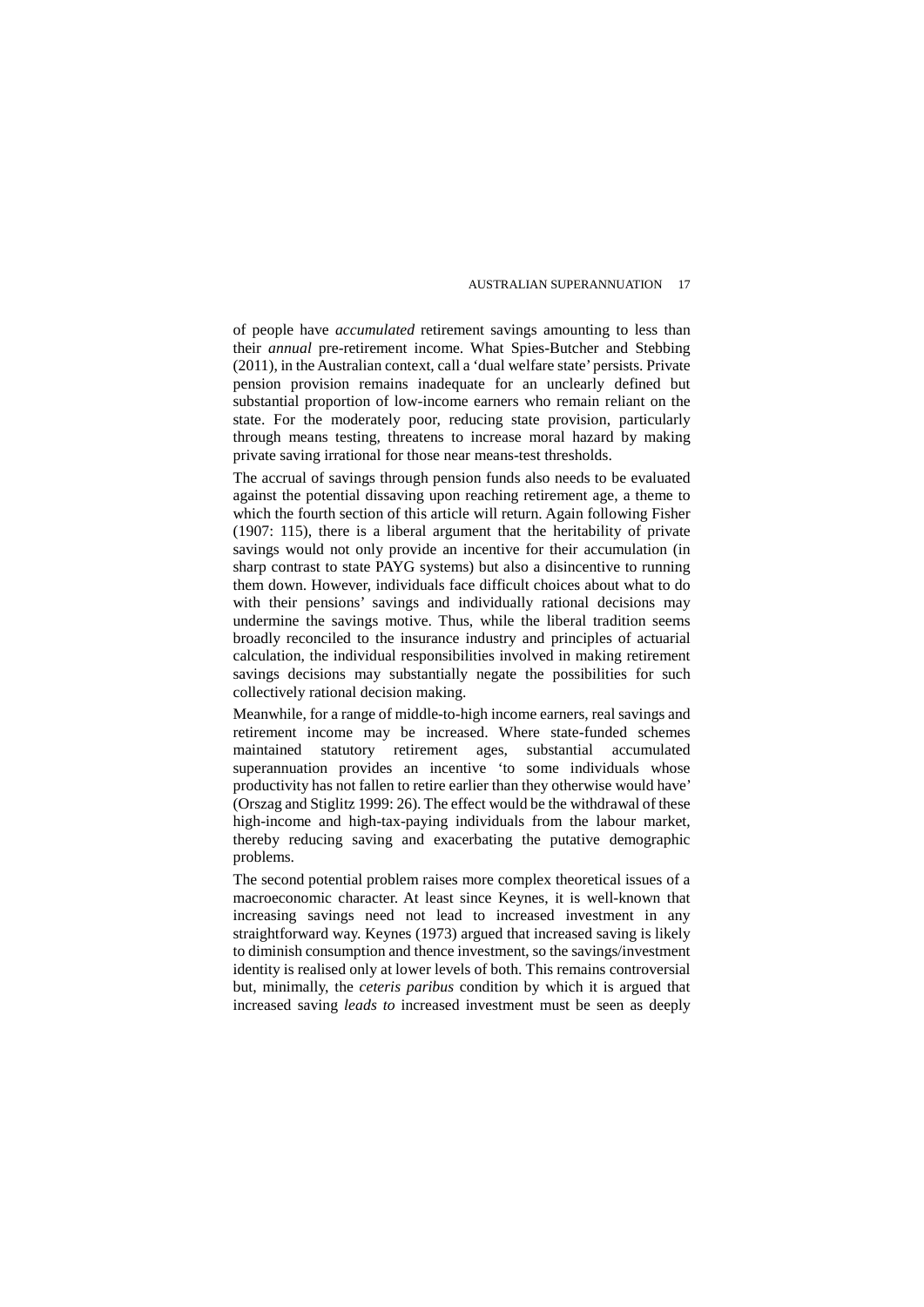problematic. As above, the Australian superannuation system was unambiguously designed to reduce workers' current earnings, potentially increasing profit and investment. However, while consumer demand may suffer, there is no imperative for the assets that pension funds buy to directly produce new investment.

As noted above, most Australian pension funds' assets have been held as either bonds or equity. Corporate bond purchases may enable the issuing firms to invest more readily and cheaply than they would otherwise have done, although bond sales are not simply an addition to the funds potentially supplied by bank borrowing. Similarly, firms may issue new equity to fund investment, though funds can instead purchase existing shares on secondary markets. This too may fuel feed-back and confidence effects, for example as high equity prices improve credit ratings, a willingness to undertake new investments and the stimulation of new public offerings. However, secondary purchases of existing assets could also increase stock prices without adding to real economy investment. Pension funds 'savings' may be accumulated in financial markets where they are held or 'churned' without producing investment in the sense of capital formation. These purchases, as the next section will discuss, also then have the potential to drive asset bubbles.

A related third point is that pension funds may themselves absorb substantial amounts of the assets they receive (Vidler 2004; APRA 2019). Orenstein estimates that these administrative fees have averaged four to five times those of state systems (2013: 266). One US study reported that: 'advertising expenses, the loss of economies-of-scale, competitive returns of financial company capital, and various other costs ... would, over a 40 year work career, consume about 20 percent of the value of the account accumulated over the career' (Orszag and Stiglitz 1999: 30). Vidler (2004) gives a slightly higher figure of 25 per cent for Australia. For the UK, Orszag and Stiglitz (1999) suggest a figure of between 40 and 45 percent. There are huge international variations in the number of funds in different countries. Australia is at the upper end, with the superannuation industry comprising a large number of funds, employees and high costs. Australian employment in insurance and superannuation (only listed together in ABS statistics) reached a high of 103,000 in 2018 (ABS 2018). It is a wellremunerated industry and other costs, including large amounts of advertising, are high. All this indicative of a large and growing contribution to GDP but not an addition to investment in the sense of an increase in productive capacity (Keynes 1973: 62).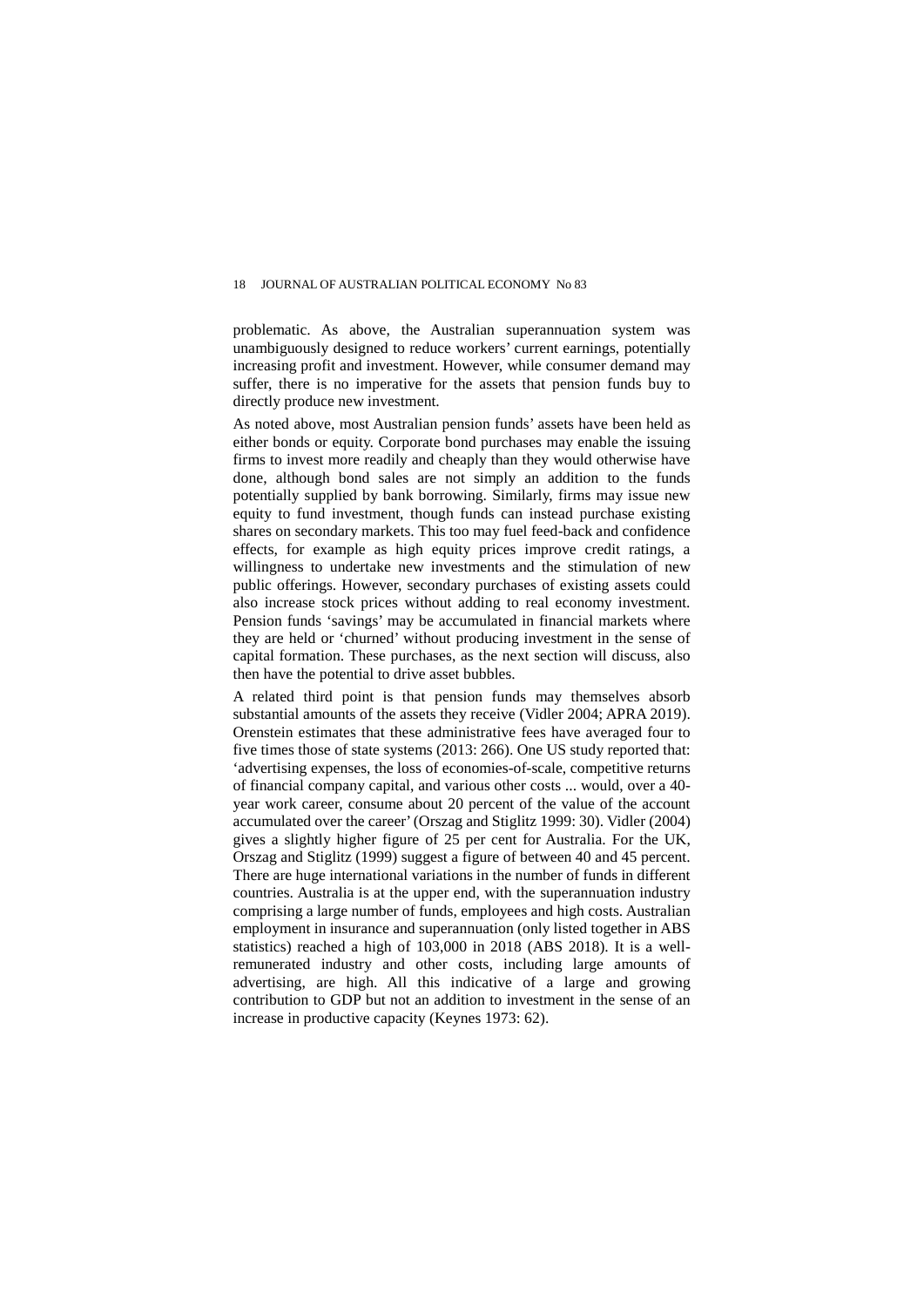A fourth potential issue concerns the location of investment. Pension funds can be invested outside their country of origin. In 2014, more than 30% of total pension funds in most of OECD countries was invested in foreign assets (PwC 2015: 7). The global effect is zero-sum, although some countries may run substantial net deficits or surpluses. The responsibilities of fund managers to maximise (risk-weighted) returns may predispose them to sending the money abroad. Considerable proportions of funds from several smaller countries, as well as large Eurozone countries such as Italy and the Netherlands, went overseas. In countries from which a high proportion of assets go abroad, there can be little basis to a claim that they contribute to national investment (OECD 2017: 5). So, while low rates of domestic investment may provide regulators with strong incentives to privatise pensions, those same low rates of domestic investment may provide pension fund managers with strong incentives to look elsewhere. This leaves regulators facing difficult decisions, with varying levels of restrictions on overseas investments found in different countries (PwC 2015).

Conversely, strong 'home biases' are evident in the investments by pension funds in most large rich-country economies. Several countries had very low levels of foreign investment (OECD 2017: 21). In Australia, overseas assets rose to a high of 15.2 per cent of the total in 2002, fell to 11.0 per cent in 2011, then gradually increased to reach 14.7 per cent by the end of 2017 (ABS 2018). The OECD (2017) gives a slightly higher figure of 19.3 per cent for 2016. Other sources claim a substantially higher figure of 30 per cent (PwC 2015), still a relatively modest level by international standards, and showing a strong home bias that potentially allows the funds to fuel domestic investment. At the same time, however, such home biases may exacerbate the danger of a scenario whereby pension funds contribute to domestic asset bubbles.

Overall, there is little evidence that increased pension fund assets have been associated with increased domestic investment. As Figure 2 (on the next page) shows, the changes in gross capital formation over the decade to 2016 were typically negative. Investment declined in most countries, apparently largely irrespective of what happened to pension fund accumulation. Of course, there were many other reasons for declining rates of investment, all warranting further research. But, if anything, there seems to be an inverse relationship between private pensions growth and investment, according to this data. So if pension fund have not been leading to greater investment in the real economy, it becomes germane to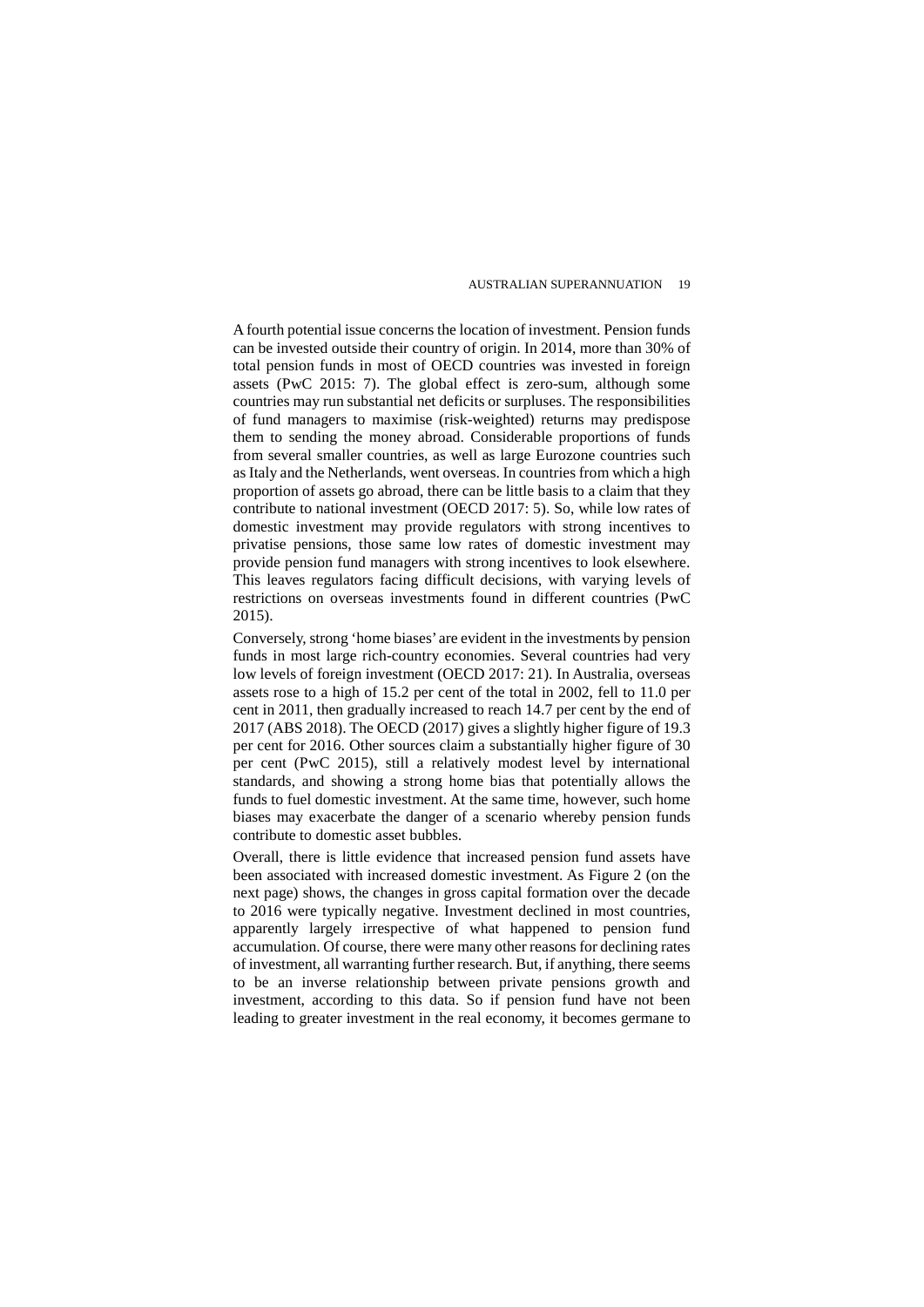ask exactly what they are doing. The last section of this article returns to this question.

# **Figure 2: Capital Formation to GDP and Pension Fund Growth, 2006-16, 57 countries**



Change in rate of Gross Capital Formation

*Note:* Circle size denotes country GDP.

*Source*: World Bank 2017, OECD 2016a.

Finally, in this section, we note three problems with the demographic argument in its application to pensions reform. First, while longer life expectancy throughout the developed world has resulted in retirees comprising a growing proportion of the population, the parallel concerns around the declining birth rates leading to fewer workers has not eventuated. Increased female labour force participation, to which declining fertility has often been attributed, has led to rising overall labour force participation in most rich countries between the 1970s and 2010s, as shown opposite in Table 2 (in which figures are calculated as an average from the maximum available number of years). This increased, or at least partially offsets, the impact of declining birth rates over the same period.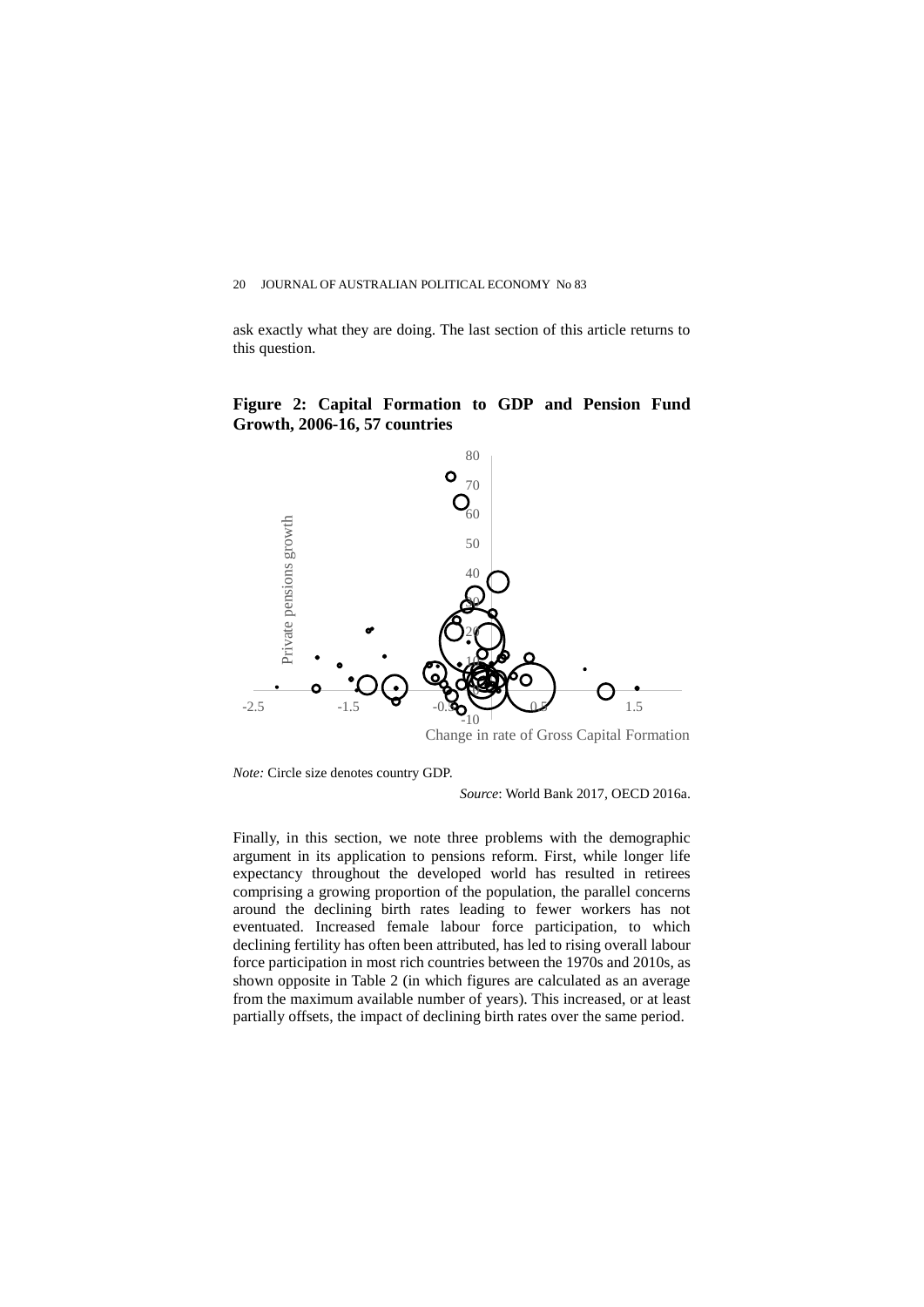|                    | 1970s | 2010 <sub>s</sub> | change |
|--------------------|-------|-------------------|--------|
| <b>Japan</b>       | 63.9  | 59.5              | $-4.4$ |
| <b>Denmark</b>     | 64.0  | 63.1              | $-0.9$ |
| <b>Italy</b>       | 49.5  | 48.8              | $-0.7$ |
| <b>US</b>          | 61.5  | 63.4              | 1.9    |
| <b>France</b>      | 54.1  | 56.3              | 2.2    |
| <b>Finland</b>     | 56.7  | 59.3              | 2.6    |
| <b>Australia</b>   | 60.3  | 65.0              | 4.7    |
| Canada             | 61.2  | 66.3              | 5.1    |
| <b>Austria</b>     | 55.3  | 60.7              | 5.4    |
| <b>Ireland</b>     | 53.8  | 60.2              | 6.4    |
| <b>Sweden</b>      | 63.5  | 71.4              | 7.9    |
| <b>Belgium</b>     | 44.1  | 53.4              | 9.3    |
| <b>Spain</b>       | 49.5  | 59.2              | 9.7    |
| <b>South Korea</b> | 51.8  | 61.8              | 10.0   |
| <b>Greece</b>      | 42.1  | 52.4              | 10.3   |
| <b>New Zealand</b> | 57.7  | 68.3              | 10.6   |
| UK                 | 51.7  | 62.6              | 10.9   |
| <b>Netherlands</b> | 49.4  | 64.6              | 15.2   |
| <b>Switzerland</b> | 52.2  | 67.7              | 15.5   |
| <b>Norway</b>      | 50.9  | 68.6              | 17.7   |
| <b>Iceland</b>     | 59.9  | 81.4              | 21.5   |

## **Table 2: Labour Force Participation Amongst the Population Aged 15 and over, 1970s to 2010s, selected countries**

*Source*: World Bank (2017).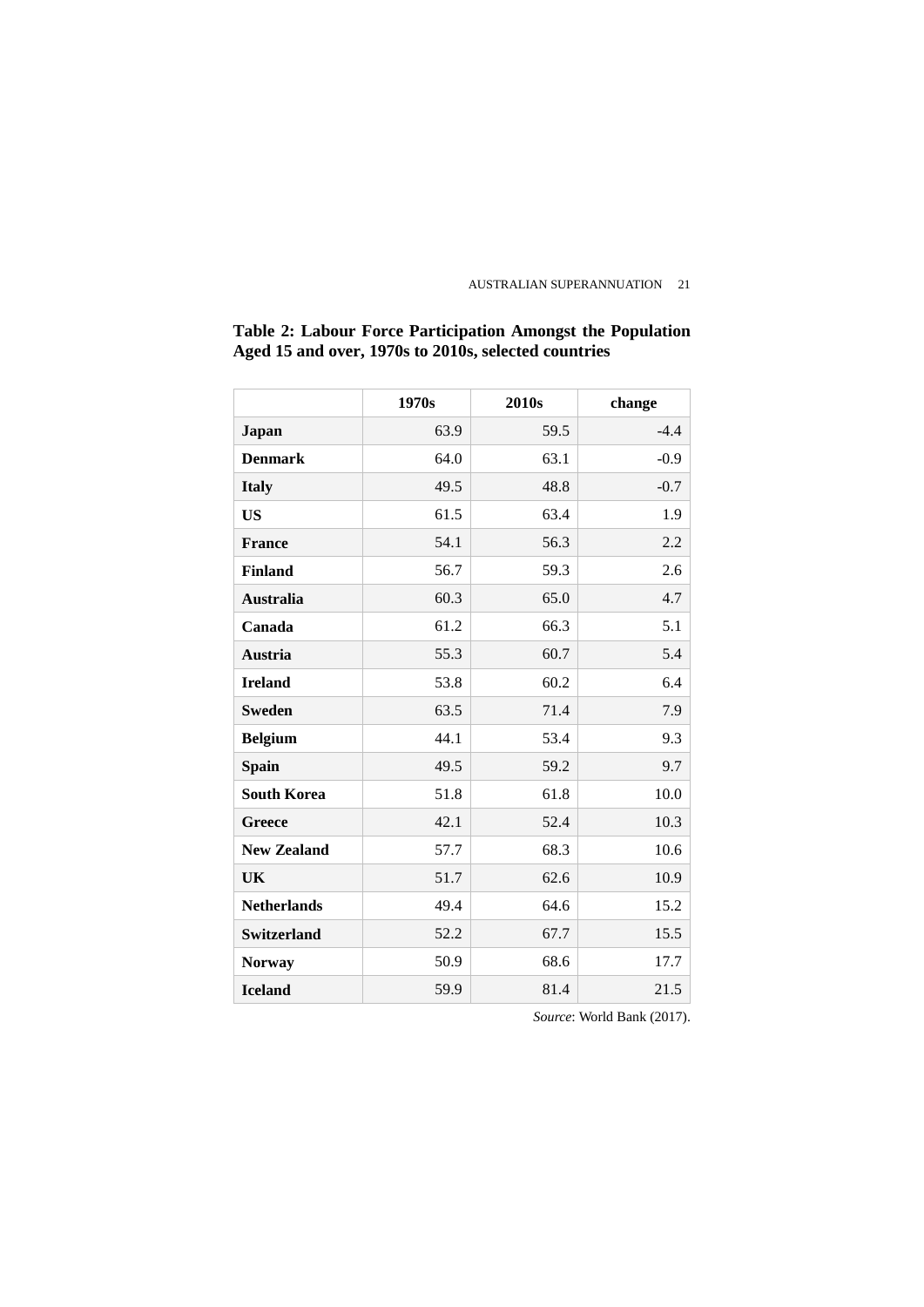In Australia, the decline in birth rates on the number of workers is also counteracted by immigration, which contributes to increasing the total volume of the labour force. With demographic change also meaning fewer under fifteens, labour force participation as a proportion of the total population in Australia was higher than it had ever been (at an average of 52.8 per cent from 2010 to 2017, up from 43.0 per cent in the 1970s) (World Bank 2019). As a result, there are more, rather than fewer, workers now than in the 1970s. None of this denies the reality of demographic change, of longer life expectancy and an increase in the dependency ratio of retirees to workers. But it seems hard to sustain an argument that this was sufficient to necessitate the radical pension reform agenda.

Australia's increased labour force participation was relatively modest by international standards but the overall figures also highlight that the national labour market experiences have scant association with the scale of pensions reform. Of the three countries with falling labour force participation, Denmark was indeed the world leader in terms of the size of its private pensions as a proportion of GDP. Neither Japan nor Italy had substantial private pensions systems. At the other end of the scale, Iceland has vastly increased labour force participation but one of the largest private pensions systems.

Second, rather than rising to meet increasing pension commitments, both personal and corporate tax rates fell steeply in most rich country economies (Glyn 2006). There are powerful arguments that this too was compelled by external forces of economic change (Frieden 1991). But there was at least an element of policy choice. This is attested not least by the generous treatment of superannuation funds, which may cost states more in lost revenues than anything they gain from reduced pensions payments. In Australia, annual superannuation tax concessions have been estimated to have cost the government \$36b in foregone annual revenue, while saving only \$7b annually on aged pensions (Smith 2013, ASFA 2015, Treasury 2017, see also Denniss 2007). Similarly, while corporatefunded schemes came under pressure as restructuring, 'downsizing' and outsourcing occurred, meaning that fewer current employees were available to pay for potentially growing numbers of retirees, and there was a conspicuous neglect of pension funds by large corporations. When asset prices rose it was possible for firms to maintain the value of funds, without putting aside more money (as done by General Electric for 13 years), while an inability to meet commitments in times of slacker labour markets was used to demand employee concessions (Blackburn 2012: 128). At both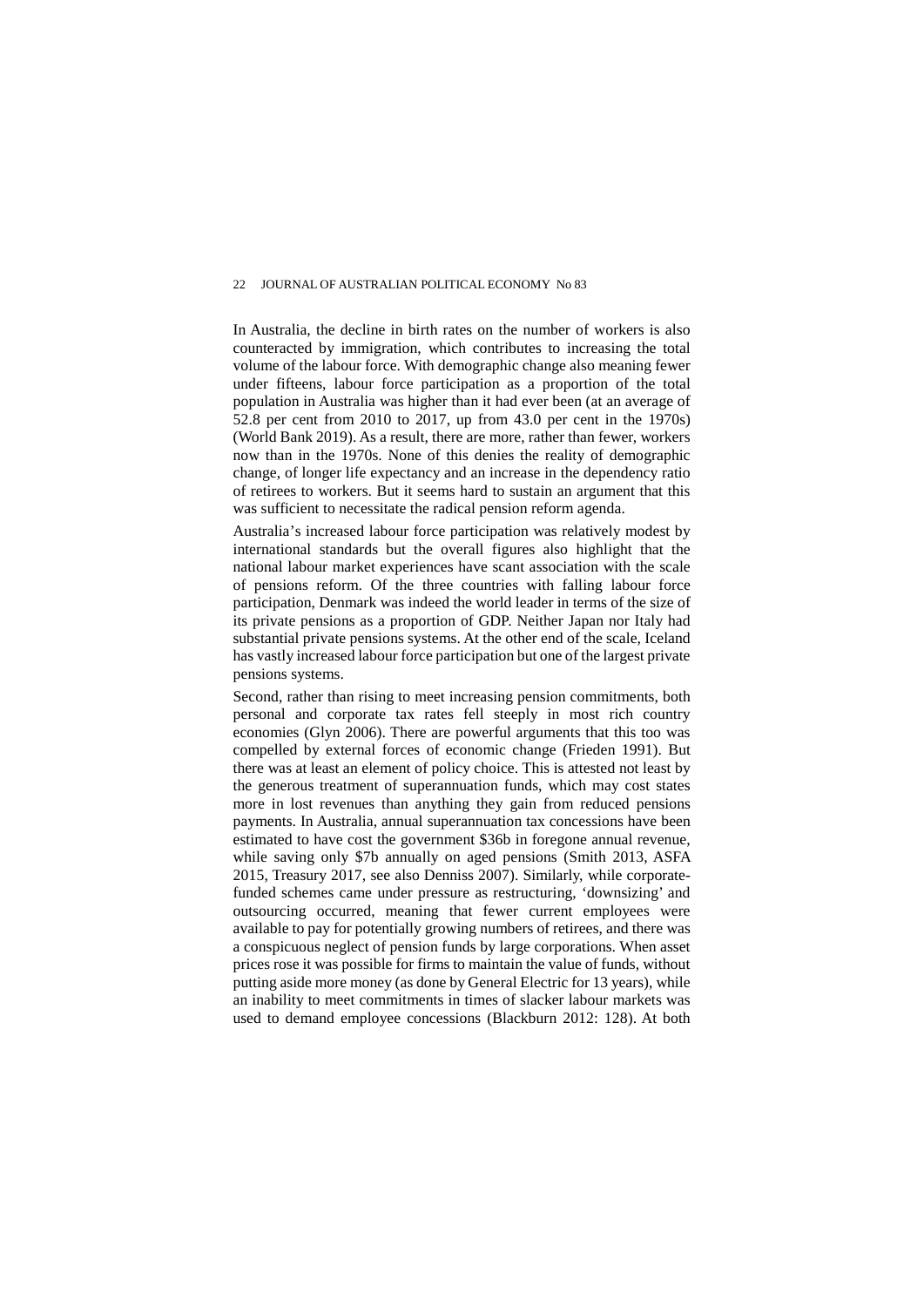state and corporate level there were vested interests in reform, and liberal arguments need to be weighed against opportunist demands for restructuring in the interests of the already wealthy.

Third, there is, of course, no suggestion that pension reform changes the demographics themselves. As more subtle supporters acknowledge, privatisation rather shifts the problem from one of sustainability to one of 'the possibility of inadequate benefit levels' (Barr and Diamond 2009:2). Again, the effects are to shift the burden of paying for change away from states and corporations. These shifts in risk and responsibility may have serious economic repercussions, as discussed in the next section.

### **Australian superannuation and stock market growth**

As noted above, Australian superannuation stands out in international terms both in the size of its funds in relation to GDP and in the proportion oriented to domestic equity. Figure 3 (on the following page) shows the steep rise in Australian superannuation. It also shows two important elements of the funds: their more than 50% holdings of domestic equity and, since 2000, their fairly stable holdings of overseas assets at approximately 15%.

The health of the economy has been celebrated, not least in that Australia has avoided recession since 1992. However, measured on an inflationadjusted per capita basis, economic growth rates between 1990 and 2017 averaged a rather modest 1.7 per cent, although this still exceeded the richcountry average of 1.4 per cent (World Bank 2018). The advocates of superannuation may be tempted to attribute this slightly above average economic growth to added investment prompted by superannuation. The hypothesis advanced in this final section is that, on the contrary, Australian superannuation instead fuelled a stock market boom and that this is unlikely to prove sustainable.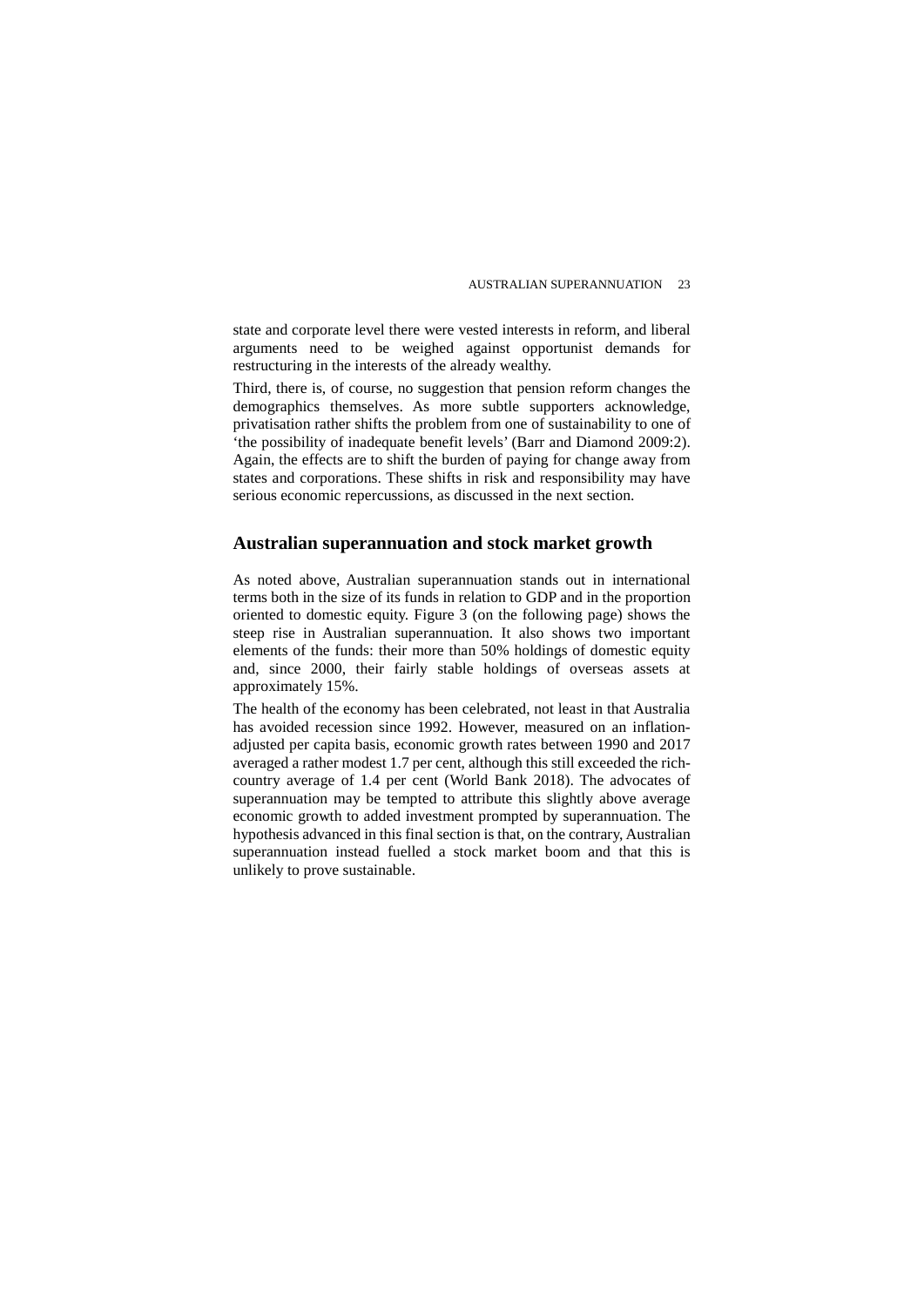

**Figure 3: The Rise of Australian Superannuation**

To evaluate the claim that superannuation has boosted savings and investment, Figure 4 shows annual changes in superannuation funds, gross savings and gross fixed capital formation as a percentage of GDP between 1989 and 2017. It indicates that the rise of superannuation has not coincided with commensurate rises in savings and investment in the 'real' economy. Although low and not statistically significant, there is a *negative* correlation between the annual growth in superannuation funds and the level of gross saving  $(r = -0.22, t \text{ stat} = -1.19)$  (calculated from ABS 2018). It remains the case, as Coates argued 15 years ago, that there is virtually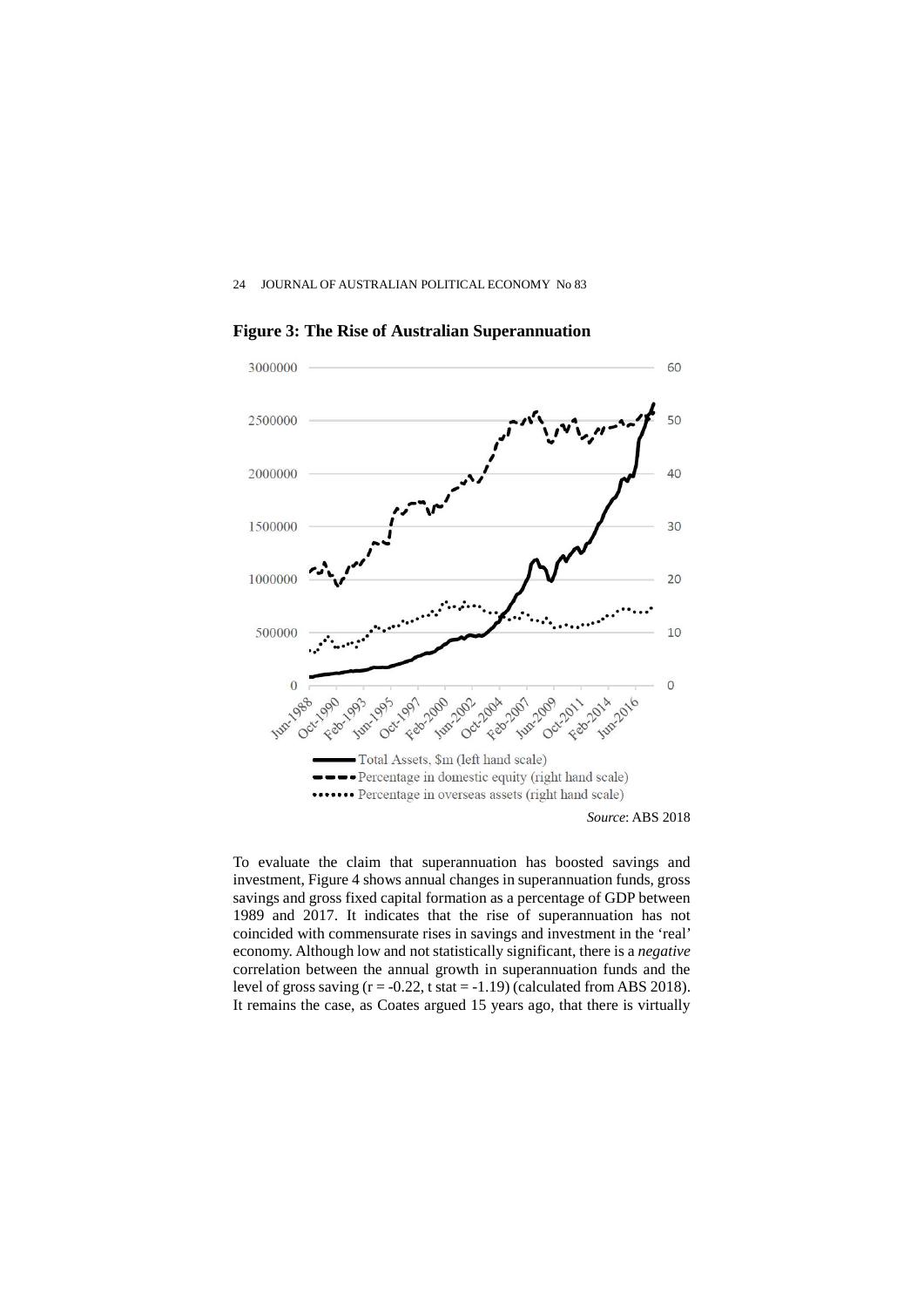no correlation between changes in superannuation investment and levels of gross fixed capital formation ( $r = 0.04/$  t stat = 0.24). Thus, the Australian experience does not support claims that the major growth in superannuation fuels an overall rise in savings and investment.



**Figure 4: Superannuation Changes, Savings and Investment in Australia, 1989-2017**

By contrast, superannuation funds do appear to have fuelled a rise in stock market prices, as savings are accumulated in financial markets without necessarily adding to capital formation. Figure 5 on the next page shows changes in superannuation assets and the market capitalization of domestically listed Australian companies. The two indices move particularly closely together from 1990 to 2012 ( $r = 0.86$ , t stat = 7.72), although they subsequently diverge. Of course, we may suspect the presence of mutual causation. Thus, in addition to the claim being made here that inflows of super-funds drive-up stock market prices, stock market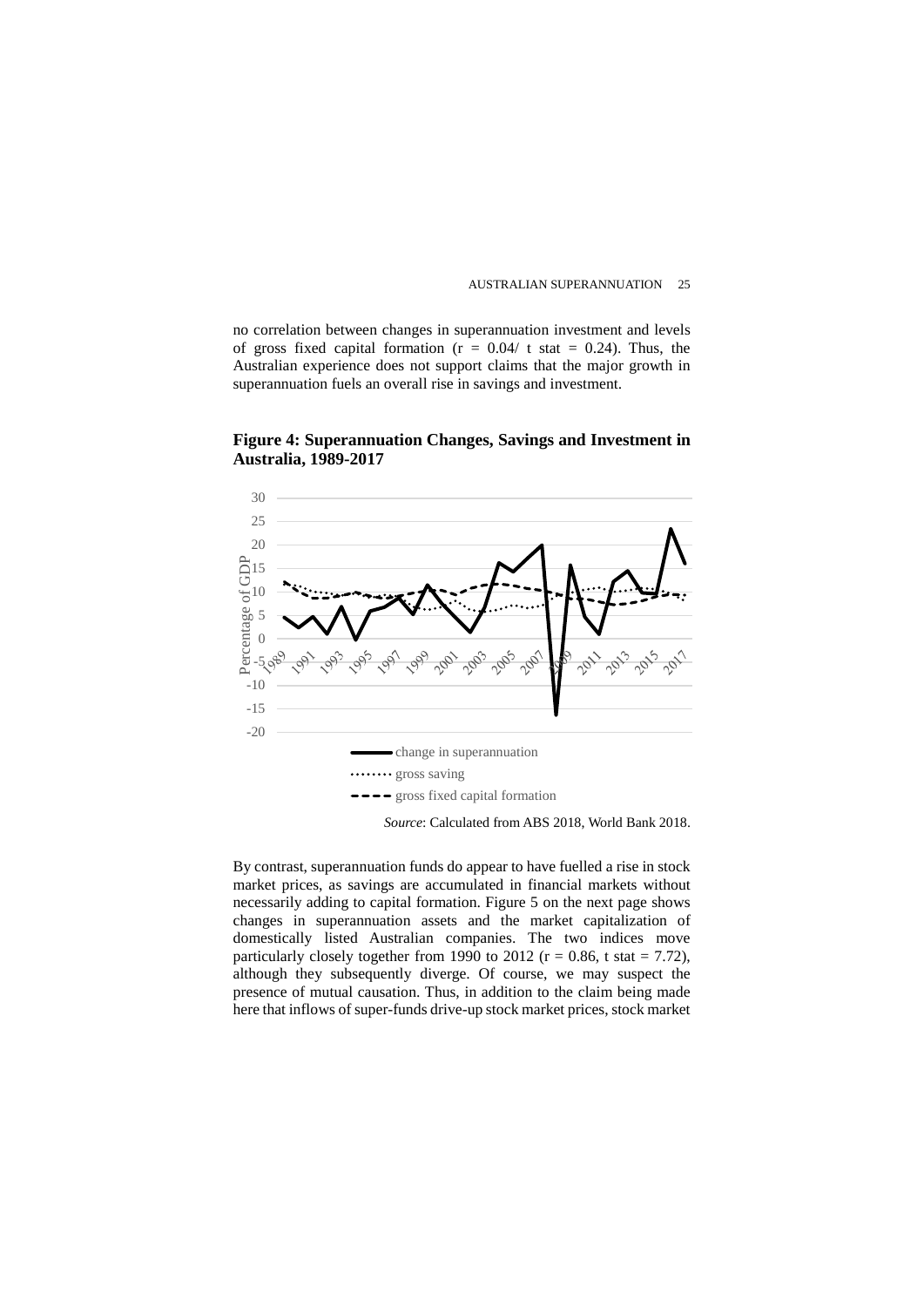price rises that add to the value of superannuation assets can drive both superannuation contributions and change broader asset allocation behaviour. The evidence, however, at least seems compatible with the former hypothesis. Indeed, the continued inflows after 2012 appeared to have contributed to the revival of stock markets which would otherwise turned downwards, while the divergence of the two indices confirms the argument here that there cannot be any complacency about on-going, mutually-reinforcing growth.

**Figure 5: Changes in Australian Superannuation and Market Capitalisation, 1990-2016, \$m**



That super-funds continued to buy stocks during this period, despite generally falling markets, confirms the asymmetry to which this article points. Indeed, it has been suggested that as share prices fall, super-funds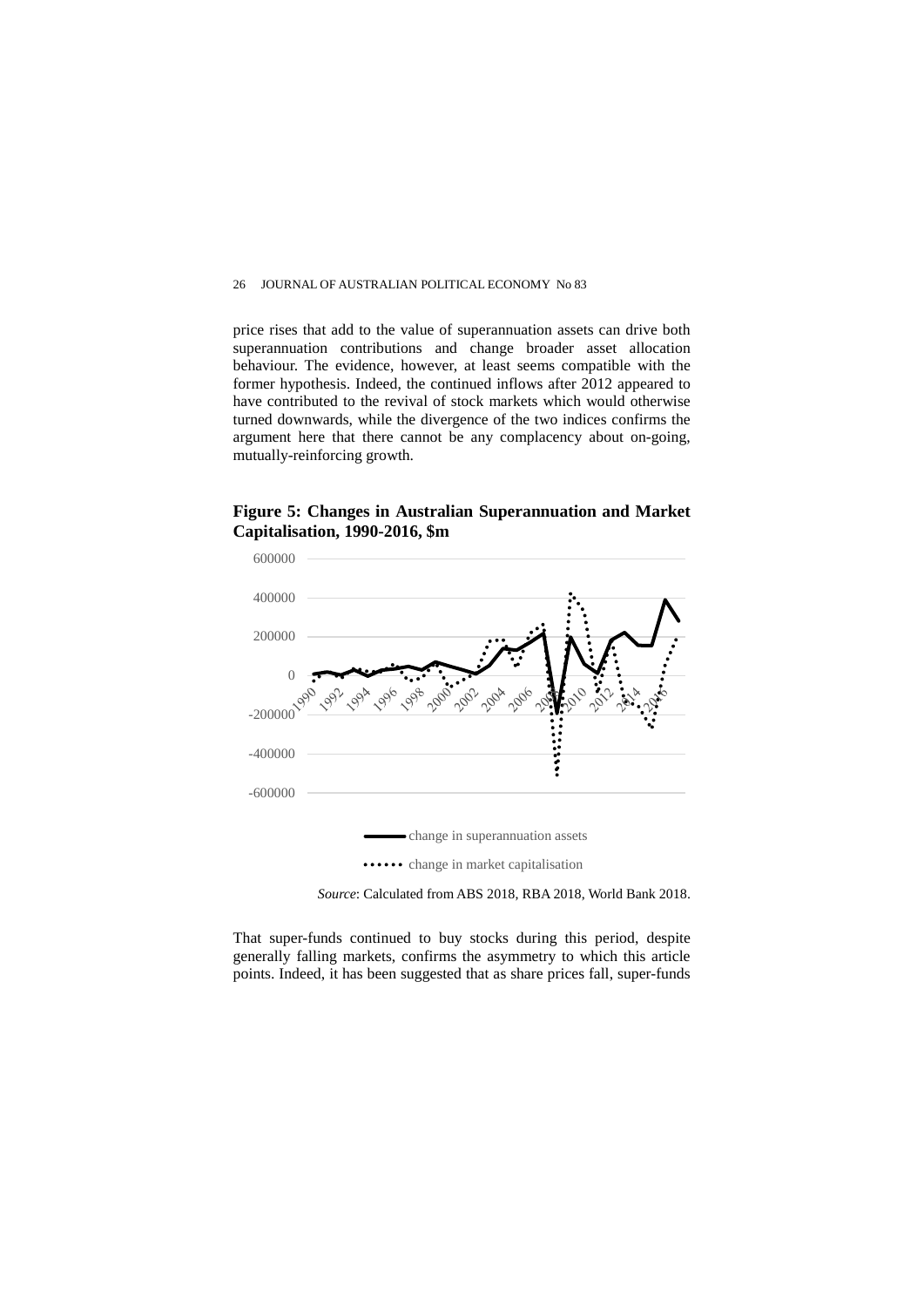must respond by increasing their purchases to retain strategic allocation.<sup>[1](#page-22-0)</sup> At the same time, it highlights that the inherent volatility in financial markets can trump any changes in supply and demand. The proportion of the (steeply rising) total of superannuation assets held in domestic equities went from 45.8 per cent in June 2012 to 51.5 per cent in December 2017 (ABS 2018). Funds' net inflows to share markets were unmatched by any corresponding imperative to sell or for firms to issue new equity. In 2017, for example, \$20 billion of superannuation funds entered the equities market, but only \$13 billion of new shares were released (Poljak 2017, Jacobs 2018). The cumulative effect of new demand from superannuation funds outstripping new supply, year-on-year, inflates share prices, which therefore do not reflect underlying company values or productive economic activity (Smith 2013). Australian share price-to-earnings ratios were unspectacular by international standards but, as post-Keynesian economists insist, financial assets have no 'objective' equilibrium position. It is impossible to demonstrate that any one value is 'correct' and another too high or too low. There is, however, a well-established propensity to inflate asset prices (Keynes 1973, Minsky 1982). Wray's (2008) analysis of how institutional investors fuelled the commodities bubble in the early 2000s has direct parallels with the argument here.

Finally, there is the question of how these concerns relate to demographic change. As previously noted, while the ratio of retirees to workers has increased, the framing of these demographic changes as a 'crisis' had more to do with the goals of shifting risk and responsibility and restructuring the economy in the interests of the already wealthy. Gradual (but finite) changes in demographics do not warrant claims of a crisis in government expenditure, as evidenced by the Australian government's increased spending on superannuation tax concessions.

However, demographic change potentially creates an alternative asymmetry. As Minns and Sexton (2006) ask:

what happens when pensioners want to claim their pensions? What are their savings going to be worth if they have expanded without any equivalent expansion in the real economy, nationally or internationally? [...] The ultimate conundrum is this. When the current generation of savers retires, their savings schemes must attract more savers to keep the system going. The claims on the underlying assets—the shares in

 $\overline{a}$ 

<span id="page-22-0"></span><sup>1</sup> We are grateful to one of the journal's anonymous referees for making this point.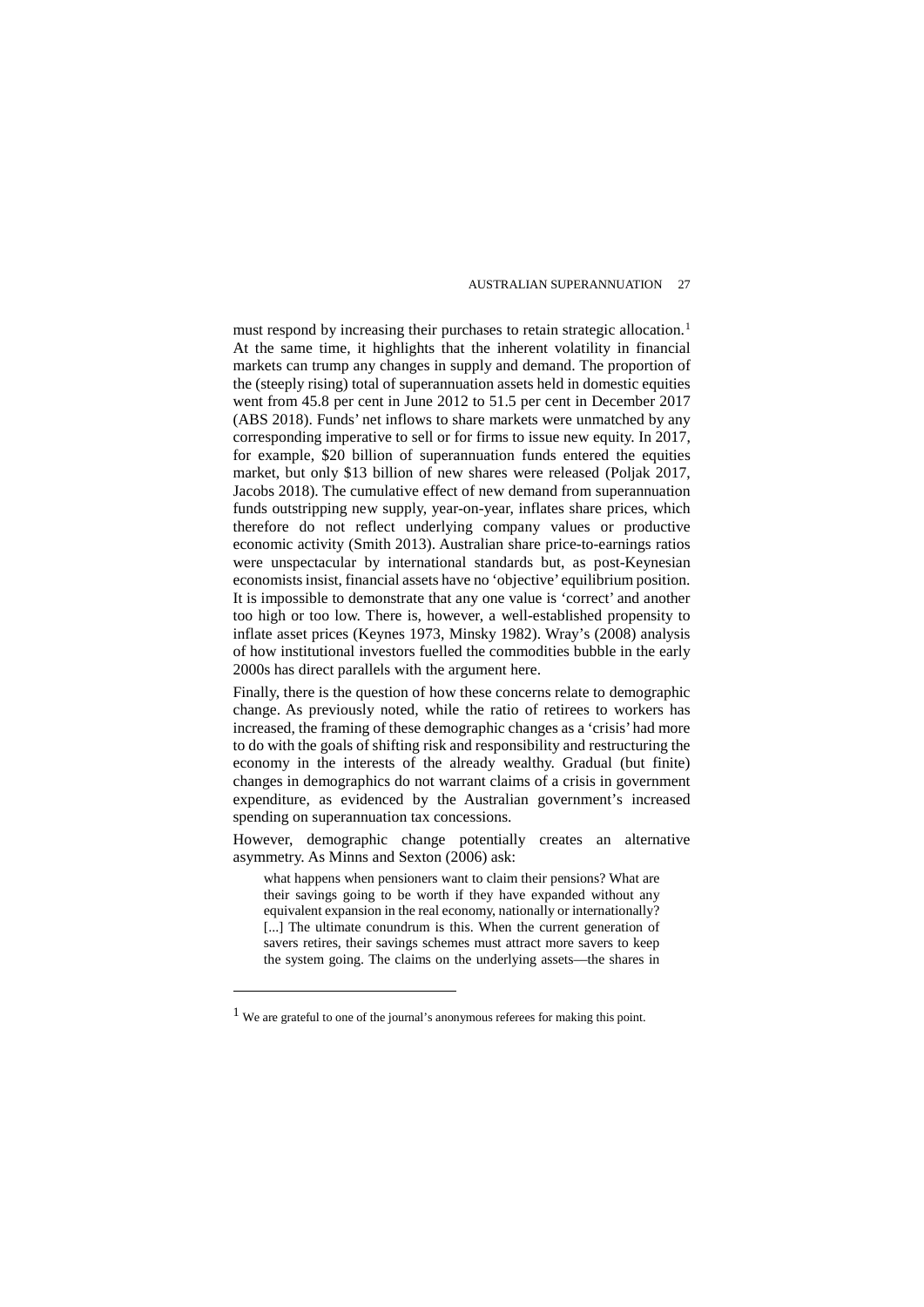companies as well as property holdings and government securities must be sold to other savers, such as younger workers, or these schemes will get into difficulty. These 'pension pyramids' underpin the edifice of private pensions.

Demographic shifts potentially create a situation where, at some point, proportionally larger numbers of retirees would be able to draw on superannuation funds, while proportionally fewer current workers contributed to them. Now sellers would exceed buyers. In this situation, the collapse of stock markets and the holdings of super-funds in these markets seems likely. While superannuation funds' net cashflow is expected to grow over the coming decade, Deloitte (2015: 7) suggest a plateau around 2030, followed by decline in net cashflow from 2035. It is conceivable that astute management, mandating more compulsory deductions such as the proposed increase to 12%, together with longer years of waged employment, could maintain some sort of balance. However, this seems, at best, precarious and likely to only delay, rather than obviate, the problem.

### **Conclusion**

This article has argued that the rise of Australian superannuation funds has not fuelled real-economy investment, as claimed by its proponents. Instead, the purchases of equities on secondary markets by Australian superfunds inflates those markets, creating the potential for the collapse of values, including the value of the assets held by super-funds. For the timebeing, increasing numbers of fundholders and rising levels of contributions continue to produce an asymmetrical inflow and the longterm trend remains upwards. This, however, is an intrinsically limited process. The demographic changes, on the basis of which pension reform is often posed as necessary, would at some point create an asymmetrical outflow, undermining the equity markets. There are many economic and ethical objections to pensions' privatisation but not least amongst these should be concerns that they are stoking an unsustainable pyramid scheme.

*Bill Dunn is Associate Professor in the Department of Political Economy at the University of Sydney and Sam Webb is a postgraduate student of Political Economy at the University of Sydney.* 

*Bill.dunn@sydney.edu.au*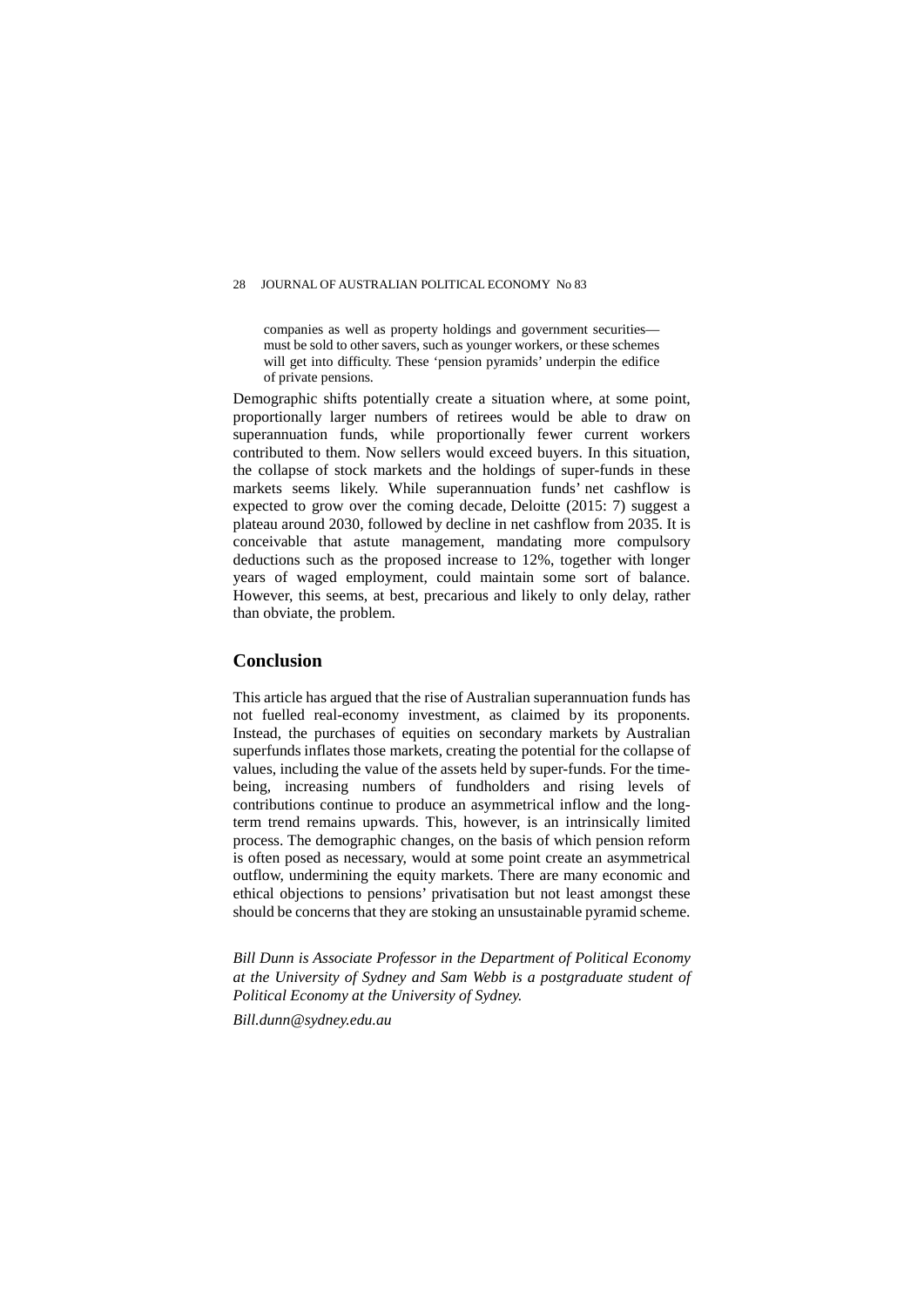## **References**

ABS (2018) Australian Bureau of Statistics, statistics available at www.abs.gov.au/

APRA (2019) *Quarterly superannuation performance statistics*, available at www.apra.gov.au/publications/quarterly-superannuation-performance-statistics

ASFA (2015) *Mythbusting superannuation tax concessions*, Association of Superannuation Funds of Australia, Sydney, Australia.

ASFA (2019) *Superannuation Statistics, March 2019*, Association of Superannuation Funds of Australia, available at https://www.superannuation.asn.au/resources/superannuationstatistics

Barr, N. and Diamond, P. (2009) *Reforming pensions*, CESinfo working paper, No. 2523, available at www.econstor.eu

Blackburn, R. (2012) *Age Shock :How Finance is Failing Us*, London: Verso.

Clark G.L. (2017) The financial legacy of pension fund capitalism, in R. Martin and J. Pollard, eds, *Handbook of Economic Geographies*, Edward Elgar, online

Coates, N. and Vidler, S. (2004) Superannuation Policy: Commentary on an Interview with Paul Keating, former Prime Minister, *Journal of Australian Political Economy*, 53 June: 9- 16.

Deloitte (2015) *Dynamics of the Australian Superannuation System: the next 20 years: 2015 -2035*, Deloitte Actuaries and Consultants, November 2015.

Denniss, R. (2007) Crisis of cash or crisis of confidence: the costs of ageing in Australia, *Journal of Australian Political Economy*, 59 June: 30-47

Fisher, I. (1907) *The Rate of Interest*, New York: Macmillan.

Feldstein, M. (1974) Social security, induced retirement, and aggregate capital accumulation, *Journal of Political Economy*, 82(5): 905-926.

Frieden, J.A. (1991) Invested Interests: the Politics of National Economic Policies in a World of Global Finance, *International Organization*, 45(4), 425-51

Glyn, A. (2006). *Capitalism Unleashed: Finance, Globalization, and Welfare*, Oxford: OUP, 2006.

Guardian, The (2018) *Pension age hike will force thousands of elderly Australians on to Newstart*, 4 May 2018.

Jacobs, S. (2018) Super funds now own almost half of the Australian stock market, *Business Insider*, [accessed on 22 Sept. 2018 at www.businessinsider.com.au/australian-super-fundsnow-own-almost-half-of-the-australian-stock-market-2018-3]

Jousten, A. (2007) *Public Pension Reform: A Primer*, IMF Working Paper, WP/07/28.

Keynes, J.M. (1973 [1936]). *The General Theory of Employment, Interest and Money*, London: MacMillan.

Keynes, J.M. (1937) The General Theory of Employment, [*The Quarterly Journal of Economics*] in *Collected Writings of John Maynard Keynes*, XIV, ed. by E. Johnson, D. Moggridge, DOI: http://dx.doi.org/10.1017/UPO9781139524261

Kindleberger, C.P. (1996) *Manias, Panics, and Crashes*, New York: John Wiley.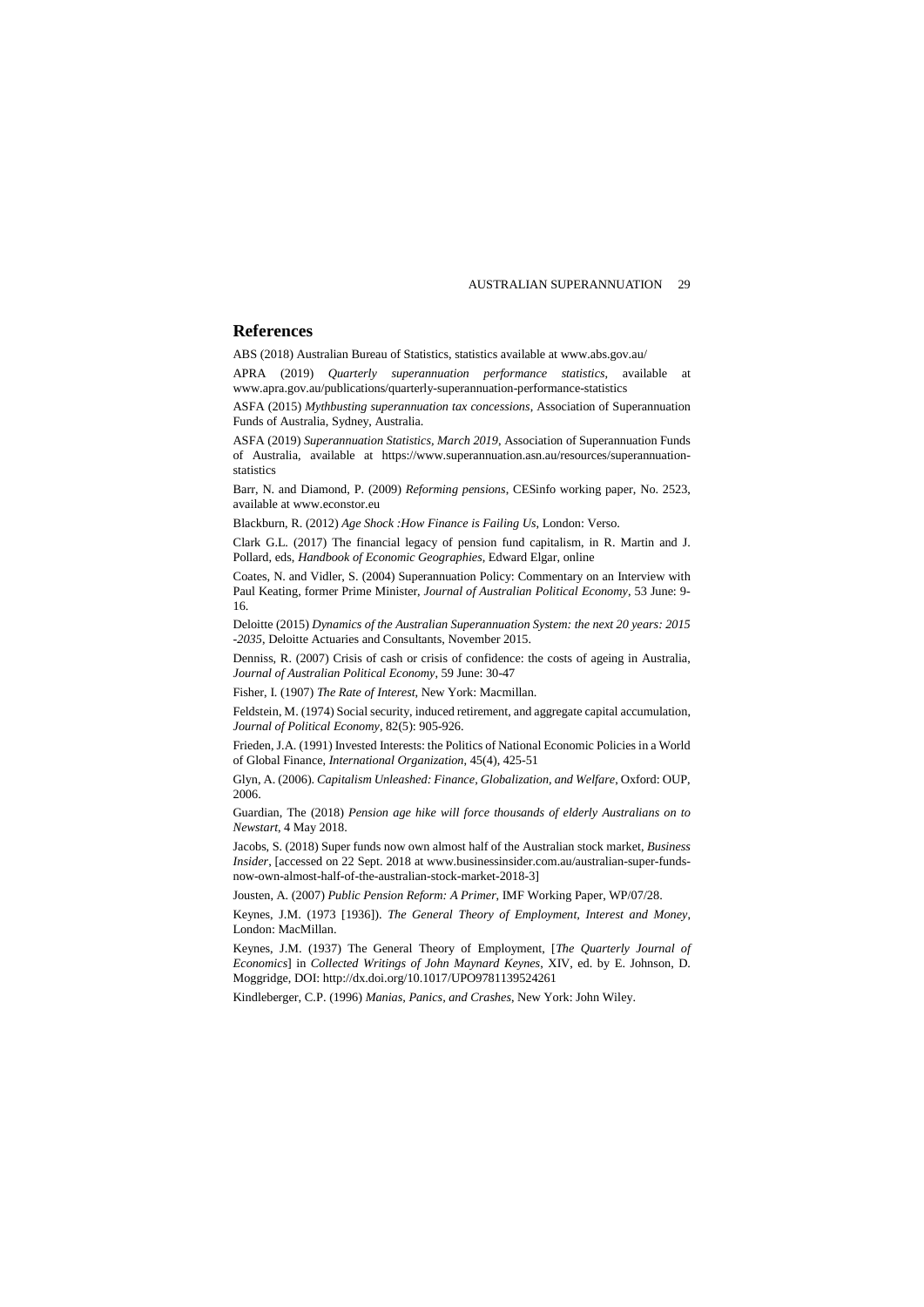Minns, R. and Sexton, S. (2006) Too Many Grannies? Private Pensions, Corporate Welfare and Growing Insecurity, *Corner House Briefing*, 35, 1 May 2006, available at http://www.thecornerhouse.org.uk/resource/too-many-grannies on 7 May 2019

Minsky, H.P. (1986) *Stabilizing an Unstable Economy*, New York: McGraw Hill.

Mishkin, F.S. (2011) How Should Central Banks Respond to Asset Price Bubbles? The 'Lean' versus 'Clean' Debate after the GFC, *RBA Bulletin*, June Quarter: 59-70

O'Brien, M. and Burgess, J. (2004) Workforce Developments Affecting the Adequacy of Superannuation, *Journal of Australian Political Economy*, 53 June: 179-190.

OECD (2016a) *Pension Markets in Focus 2016*, OECD, available at www.oecd.org/daf/pensions/pensionmarkets

OECD (2016b) *Annual Survey of Large Pension Funds and Public Pension Reserve Funds: Report on Pension Funds' Long-Term Investments, 2015*, OECD, http://www.oecd.org/daf/fin/private-pensions/2015-Large-Pension-Funds-Survey.pdf

OECD (2017) *Pension Markets in Focus 2017*, OECD, available at www.oecd.org/daf/pensions/pensionmarkets

OECD (2018) OECD Data, [accessed on 04 May 2018, available at data.oecd.org]

Phillips, K. (2013) *Australia's strange history of superannuation*, ABC 23 April 2013, available at http://www.abc.net.au/radionational/programs/rearvision/superannuation, on 22 April 2017.

Olsberg, D. (2004). Women and superannuation: still ms... ing out, *Journal of Australian Political Economy*, 53 June: 161-178.

Orenstein, M.A. (2008). *Privatizing Pensions: the Transnational Campaign for Social Security Reform*. Princeton University Press.

Orenstein, M.A. (2013) Pension Privatization: Evolution of a Paradigm, *Governance: An International Journal of Policy, Administration, and Institutions*, 26(2): 259–281.

Orszag, P.R. and Stiglitz, J.E. (1999) *Rethinking Pension Reform: Ten Myths About Social Security Systems*, Presented at the conference on "New Ideas About Old Age Security" The World Bank Washington, D.C. September 14-15, 1999.

Poljak, V. (2017) *Credit Suisse's Hasan Tevfik equity insurance drought undermines ASX*, Australian Financial Review [accessed on 22 Sept. 2018 at www-aft-com/markets/creditsuisses-hasan-tevfik-says-equity-inssuance-drought-undermines-asx-20170802-gxnv4k]

PwC (2015) *Beyond their borders: Evolution of foreign investment by pension funds*, PricewaterhouseCoopers, Luxembourg.

RBA (2018) Reserve Bank of Australia [accessed on 04 Dec. 2018, available at https://www.rba.gov.au/statistics/historical-data.html.

Smith, W. (2013) Australia's first compulsory Ponzi scheme, *Overland*, [accessed on 22 Sept. 2018 at overland.org.au/2013/07/australias-first-ponzi-scheme/.

Spies-Butcher, B., & Stebbing, A. (2011). Population ageing and tax reform in a dual welfare state, *The Economic and Labour Relations Review*, 22(3): 45–64. *https://doi.org/10.1177/103530461102200304*

Treasury (2014) *Financial System Inquiry: Final Report*, The Australian Government the Treasury, Langton Crescent Parkes, ACT, Australia.